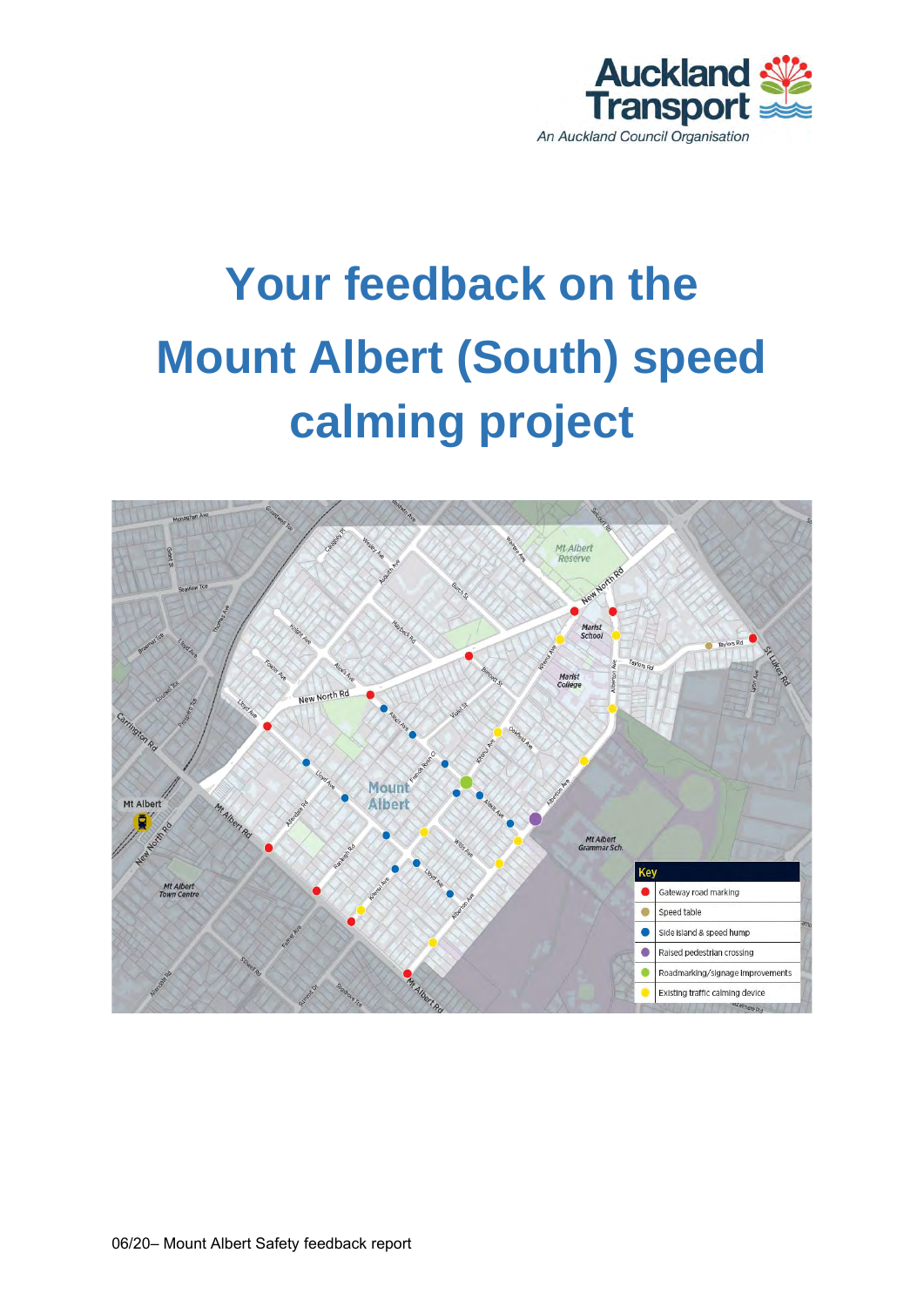

## **Contents**

| Do you have any issues or concerns with any of the proposed speed calming improvements in the |  |
|-----------------------------------------------------------------------------------------------|--|
|                                                                                               |  |
|                                                                                               |  |
|                                                                                               |  |
|                                                                                               |  |
|                                                                                               |  |
|                                                                                               |  |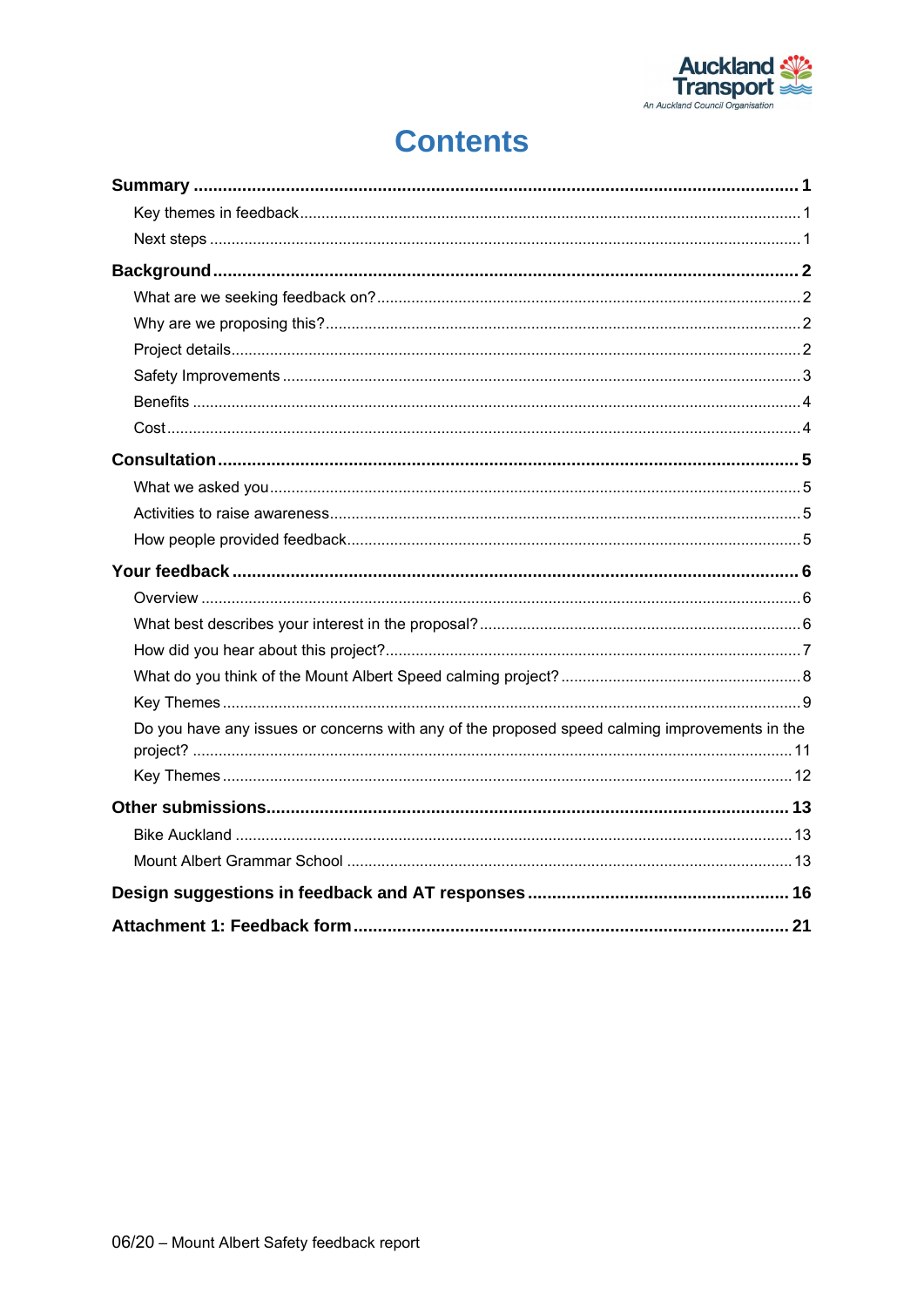

## **Summary**

<span id="page-2-0"></span>We consulted on this proposal from 8 June 2020 to 29 June 2020 and received 176 submissions.

The purpose of this targeted consultation is to find out if there are any land development proposals/issues, or safety issues that would affect the proposed safety improvements. As such, we are specifically seeking feedback on:

- $\triangleright$  Any land development proposals or issues that may affect the proposed safety improvements.
- $\triangleright$  Any specific safety issues with the proposed safety improvements.

## <span id="page-2-1"></span>**Key themes in feedback**

- $\triangleright$  Good Proposal traffic calming is needed in the area
- $\triangleright$  Priority should be traffic needs sorting at the Mt Albert Road, New North Road, Carrington Road intersection. Poor design of the intersection is causing long queues and rat running in the area
- $\triangleright$  Priority should be parking, it should be allowed on only one side of Kitenui Avenue and Alexis Avenue - visibility is a real safety concern
- $\triangleright$  Speed calming measures in this proposal are a waste of money
- ➢ Concern that speed calming will cause congestion especially on Kitenui Avenue and Alberton Avenue, as well as the surrounding area in peak travel times/school drop off times.
- $\triangleright$  Excessive installation of speed-bumps, already too many in the area and they are disruptive

### <span id="page-2-2"></span>**Next steps**

- ➢ Presentation of the feedback to the Local Board,
- $\triangleright$  Design plan update, if required,
- ➢ Physical works procurement,
- ➢ Contract award,
- ➢ Construction phase,
- ➢ Project close-out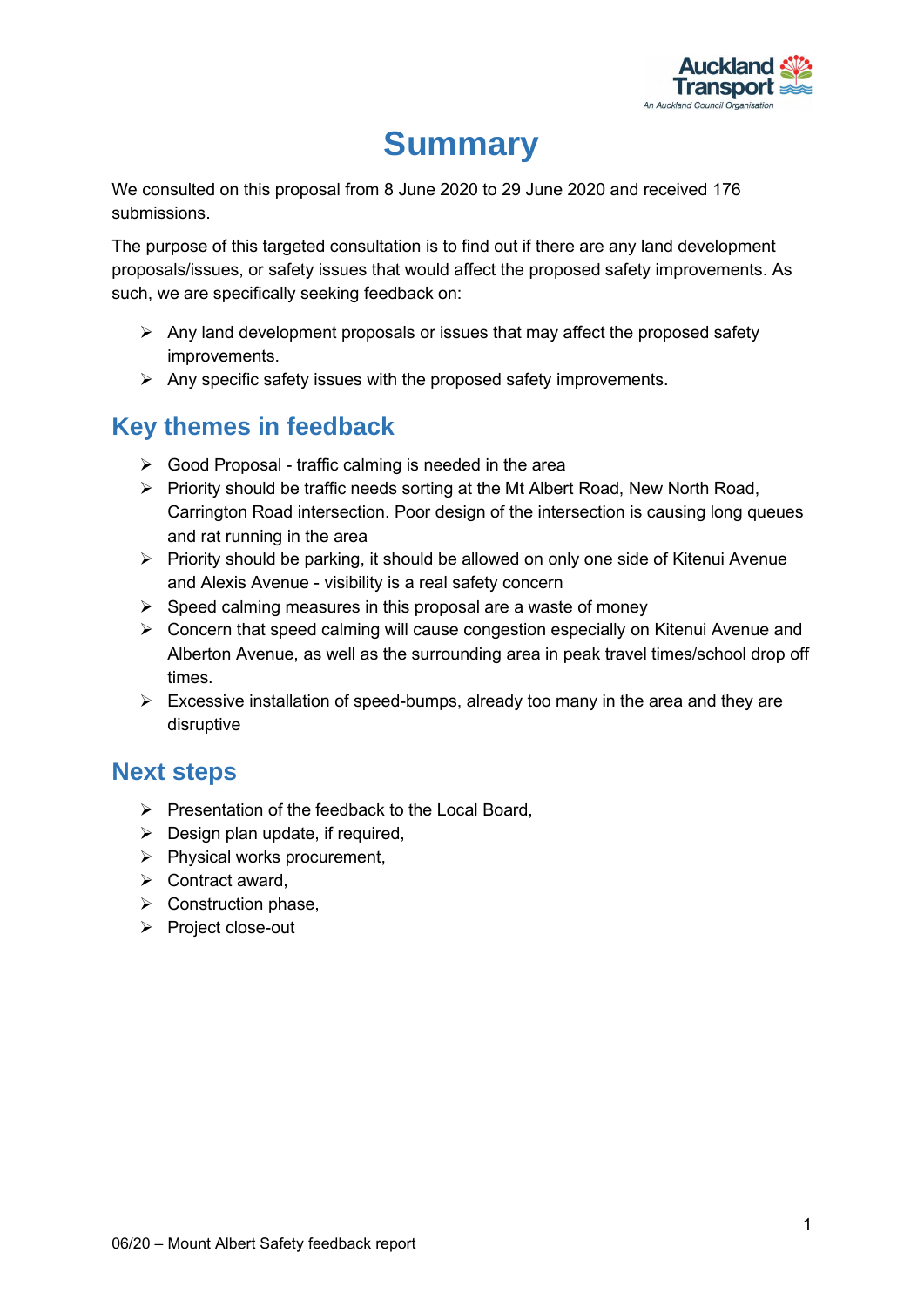

## **Background**

### <span id="page-3-1"></span><span id="page-3-0"></span>**What are we seeking feedback on?**

Auckland Transport (AT), in partnership with the Albert-Eden Local Board, is proposing to install speed calming measures as part of the Mt Albert South speed calming project**.** This proposal is part of a wider Residential Speed Management Programme across the Mt Albert area. This programme is aimed at reducing speeds and therefore improving the safety of pedestrians, people on bikes, and other road users. It follows a previous consultation by the Albert-Eden Local Board which asked residents about the speeds of vehicles in the neighbourhood, and if the roads were being used as a shortcut. The proposal put forward now by AT, follows a request from the local board to address the issues raised in the initial consultation.

## <span id="page-3-2"></span>**Why are we proposing this?**

Most Aucklanders live on urban residential streets, and these communities have highlighted that we want to make our streets safer places for walking and cycling, particularly for vulnerable users.

Vehicles speeding along residential streets is a common concern for Aucklanders and each year AT receives more than 1,000 requests from the public for speed calming measures to be installed along their street.

As part of our commitment to make Auckland's roads safer, we have adopted an area-based approach instead of treating individual streets. This is considered more effective in achieving survivable speeds and helps drivers choose a safe and appropriate speed as they drive through residential areas.

## <span id="page-3-3"></span>**Project details**

This initiative comes after a previous consultation by the Albert-Eden Local Board which asked residents about the speeds of vehicles in the neighbourhood, and if the roads were being used as a shortcut. The proposal put forward now by AT, follows a request from the local board to address the issues raised in the initial consultation. The local board see these changes as important and are fully funding the proposed improvements.

The project area is bound by Taylors Road, Alberton Avenue, Mount Albert Road, and New North Road. The request for speed calming in the area has come after the local board consulted with local residents in 2019 around the issue of rat-running and vehicles travelling too fast on the roads.

80% of all road deaths and serious injuries occur on 50km/h local urban roads. Nearly half of those deaths and injuries involve vulnerable road users – children, the elderly, people walking and people on bikes or motorcycles. AT is committed to making the roads safer for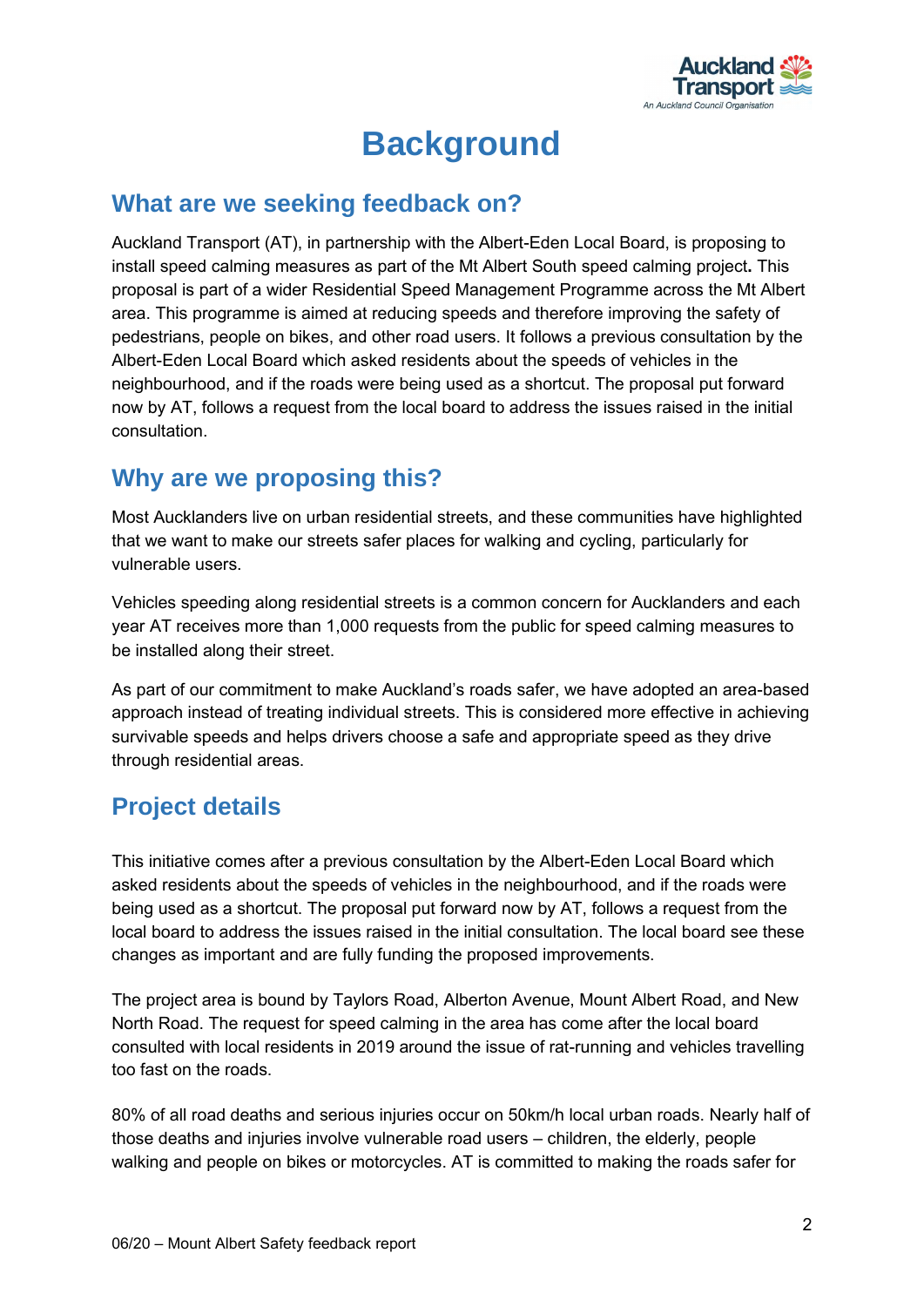

all road users and these changes will help improve safety for people walking and cycling, including school children.

Safety improvement programmes, like this one, are another step towards our goal of achieving no deaths or serious injuries on our roads. We are guided by the [Vision Zero](https://at.govt.nz/projects-roadworks/vision-zero-for-the-greater-good/) approach to transport safety, which prioritises human safety over other measures (like minor time saving).

## <span id="page-4-0"></span>**Safety Improvements**

The improvements include:

- ➢ Five new speed humps and side islands along Lloyd Avenue, between New North Road and Albert Avenue.
- ➢ Two new speed humps and side islands along Kitenui Avenue, between Mount Albert Road and Alexis Avenue.
- ➢ Five new speed humps and side islands along Alexis Avenue, between New North Road and Alberton Avenue.
- ➢ Installing red surfacing on Allendale Road, Ranleigh Road, Kitenui Avenue and Alberton Avenue at their intersections with Mount Albert Road.
- ➢ Installing red surfacing on Lloyd Avenue, Alexis Avenue, Bennet Street, Kitenui Avenue and Alberton Avenue, at their intersections with New North Road.
- ➢ Installing red surfacing on Taylors Road at its intersection with St. Lukes Road.
- $\triangleright$  Upgrading the existing pedestrian crossing outside Mount Albert Grammar School to a new speed table with raised pedestrian crossing. This work will include building the kerb out as well, to make a wider footpath.

Speed humps and side islands create vertical and horizontal deflections along the road which forces vehicles to slow down. These speed calming measures are self-explaining, creating a visual impression that the street is not intended for fast through-movement, and are gentle to avoid passenger and driver discomfort. Installing these on the streets creates a lower-speed environment, improving the safety of pedestrians and motorists.

This area-based approach has been adopted because:

- $\triangleright$  It is often observed that when speed calming is undertaken on one street, speeding drivers use parallel residential streets, thus simply transferring the issue to another part of the network. An area-based approach prevents this from occurring.
- ➢ Treatment of individual streets only allowed for a small number of streets to be prioritised annually. In contrast, an area-based focus not only allows for speed calming measures to be implemented on a cluster of streets, but it would also enable any future reduction of the speed limits within the area.
- $\triangleright$  Drivers bypassing traffic signals or busy roads use residential streets, which are not designed for high volumes of traffic. An area-based approach reduces bypassing traffic and improves the overall safety in residential areas.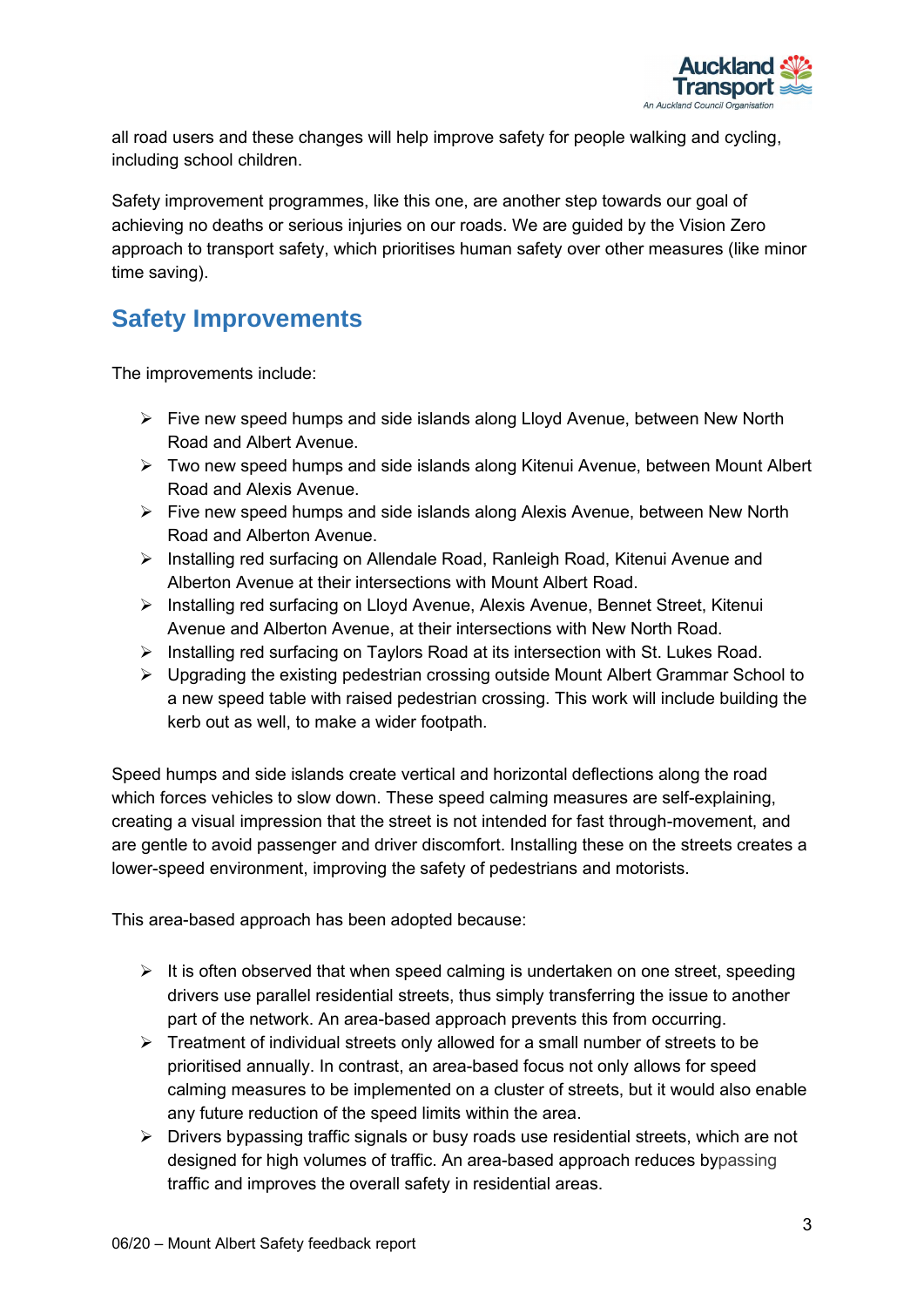

## <span id="page-5-0"></span>**Benefits**

The area will become safer for all road users as traffic will be travelling slower.

People on bikes are likely to become more confident to ride in the area, reducing the use of single occupancy vehicles.

People who have been using the roads as a 'rat-run' will be discouraged from doing so, as it will be more efficient to use the main arterial roads which are designed to carry a large volume of traffic.

The journey to and from school for thousands of children throughout the week will become more safer as vehicles on these roads will be travelling at a slower speed

## <span id="page-5-1"></span>**Cost**

The project is funded by the [Albert-Eden Local Board.](https://www.aucklandcouncil.govt.nz/about-auckland-council/how-auckland-council-works/local-boards/all-local-boards/albert-eden-local-board/Pages/default.aspx)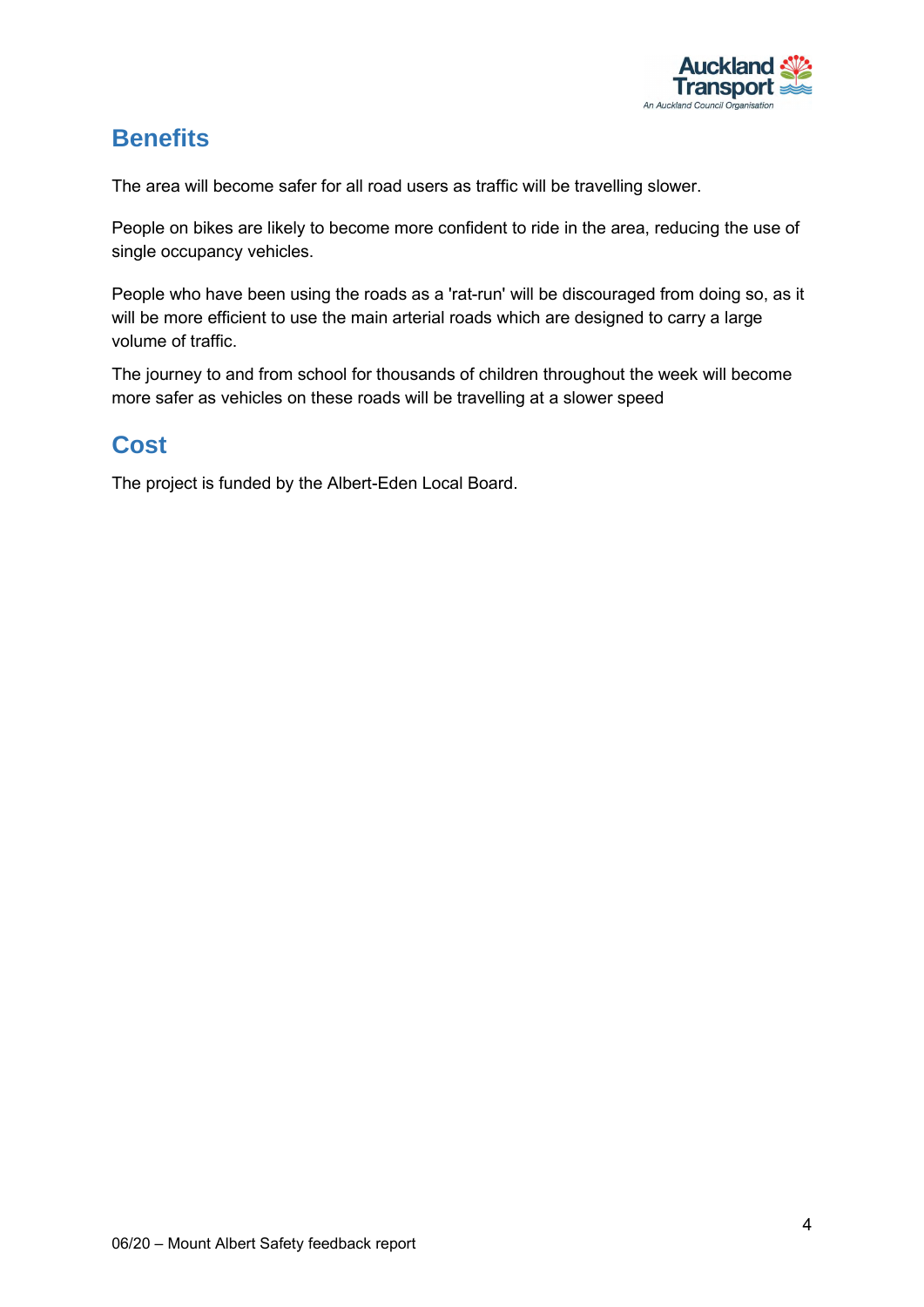

## **Consultation**

<span id="page-6-0"></span>We consulted on the proposed Mount Albert South speed calming project from the 8 June 2020 to 29 June 2020.

### <span id="page-6-1"></span>**What we asked you**

We asked:

- ➢ What do you think of the Mount Albert speed calming project?
- $\triangleright$  Do you have any issues or concerns with any of the proposed speed calming improvements in the project?

### <span id="page-6-2"></span>**Activities to raise awareness**

To let you know about our consultation, we:

- $\triangleright$  Sent letters and maps to directly affected residents
- $\triangleright$  Geo-targeted social media posts to people in the area
- ➢ On-line survey
- $\triangleright$  Created a webpage for people to find out everything the needed about the consultation and project as a whole

### <span id="page-6-3"></span>**How people provided feedback**

You could provide feedback using an online submission form (on our [Have Your Say](https://at.govt.nz/haveyoursay)  [website\)](https://at.govt.nz/haveyoursay) or a freepost form included in the consultation pack. See link <https://at.govt.nz/projects-roadworks/mount-albert-speed-calming/> at the end of this report for a copy of the feedback form.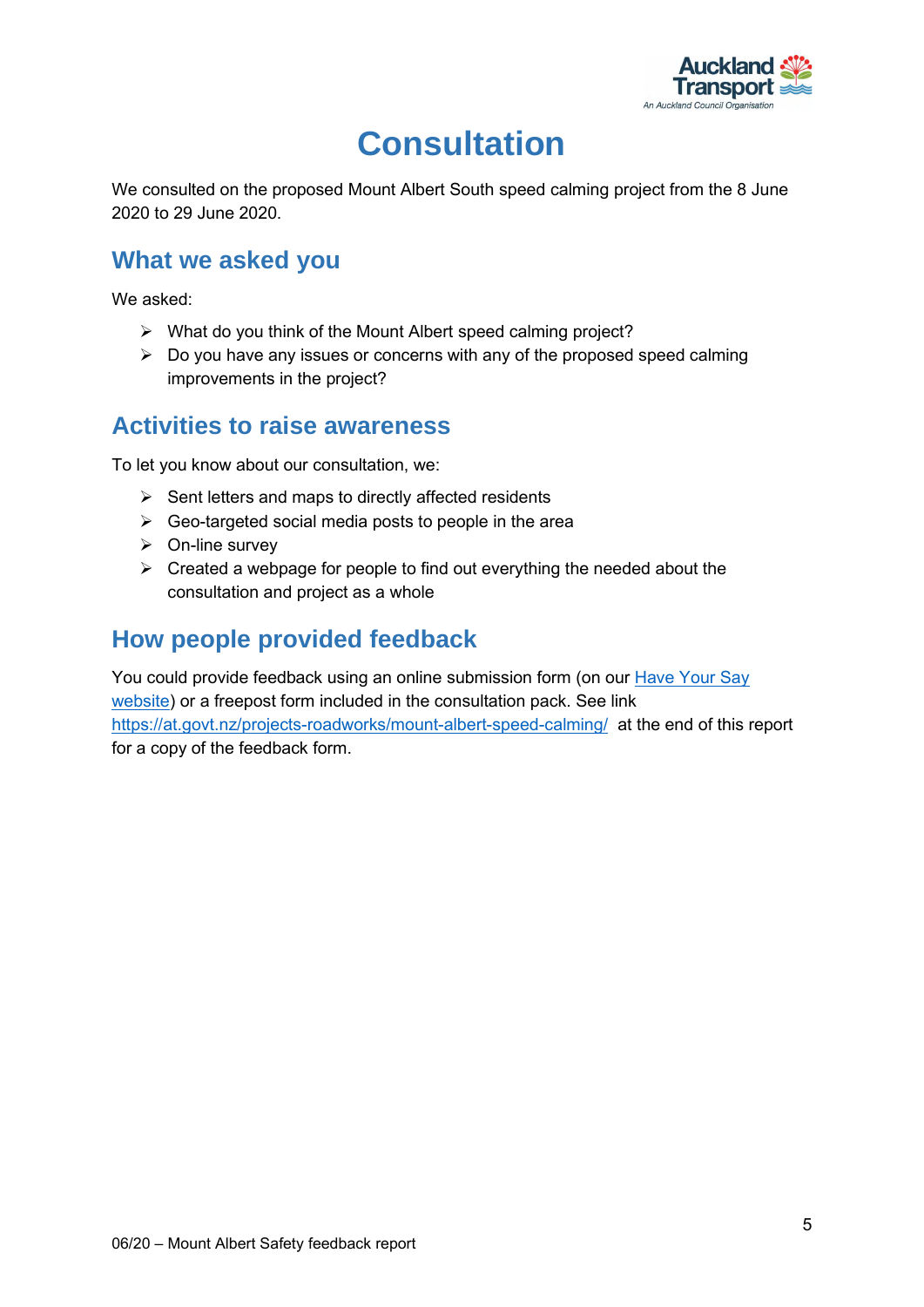

## **Your feedback**

### <span id="page-7-1"></span><span id="page-7-0"></span>**Overview**

We received 176 submissions on the proposal. 135 of these were submitted online, 21 were submitted using the freepost feedback form and 20 submitted by email on the AT correspondence address.



## <span id="page-7-2"></span>**What best describes your interest in the proposal?**

Submission's may have included more than on theme and was only applicable to on-line survey responses.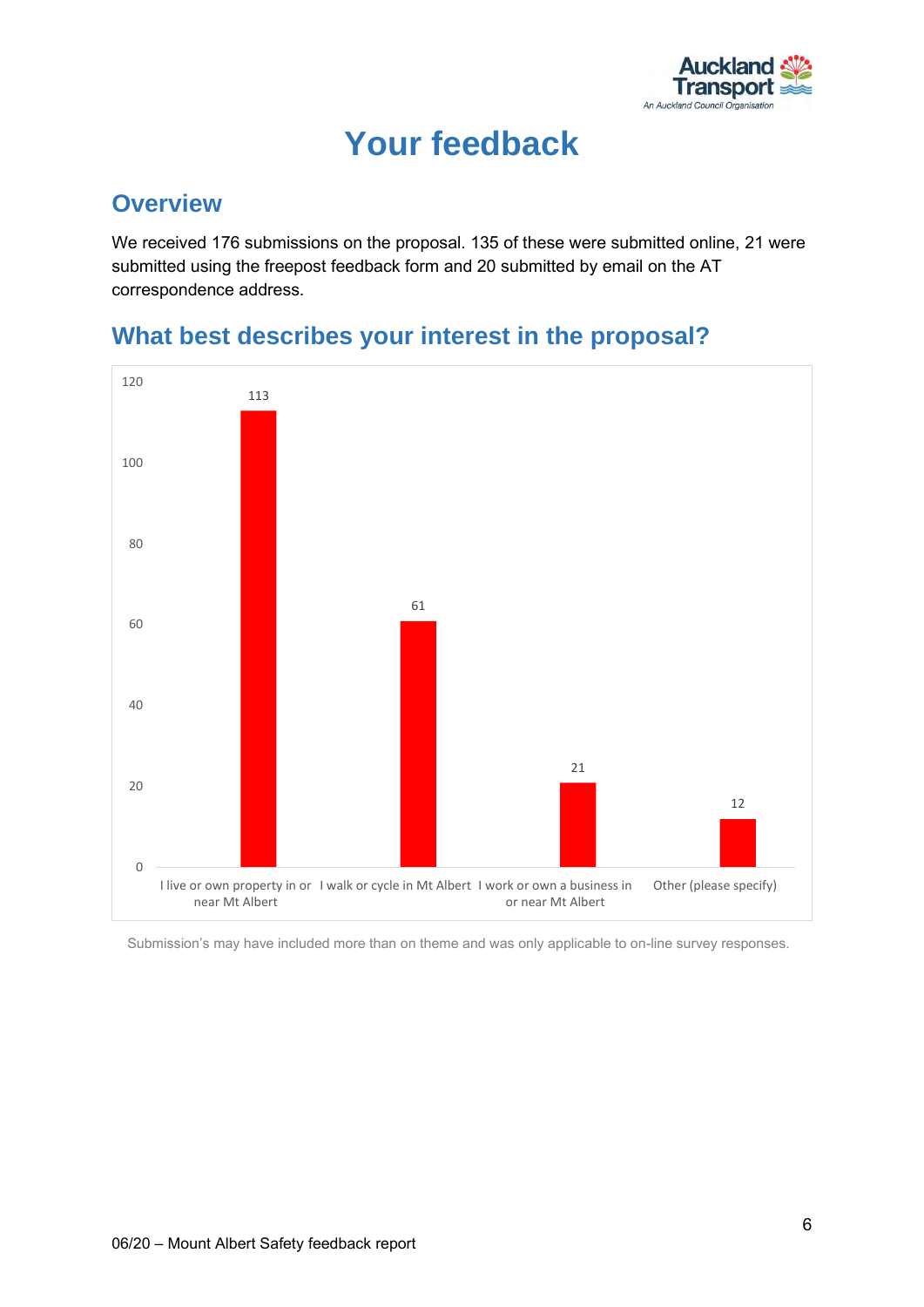



## <span id="page-8-0"></span>**How did you hear about this project?**

Only applicable to the on-line survey responses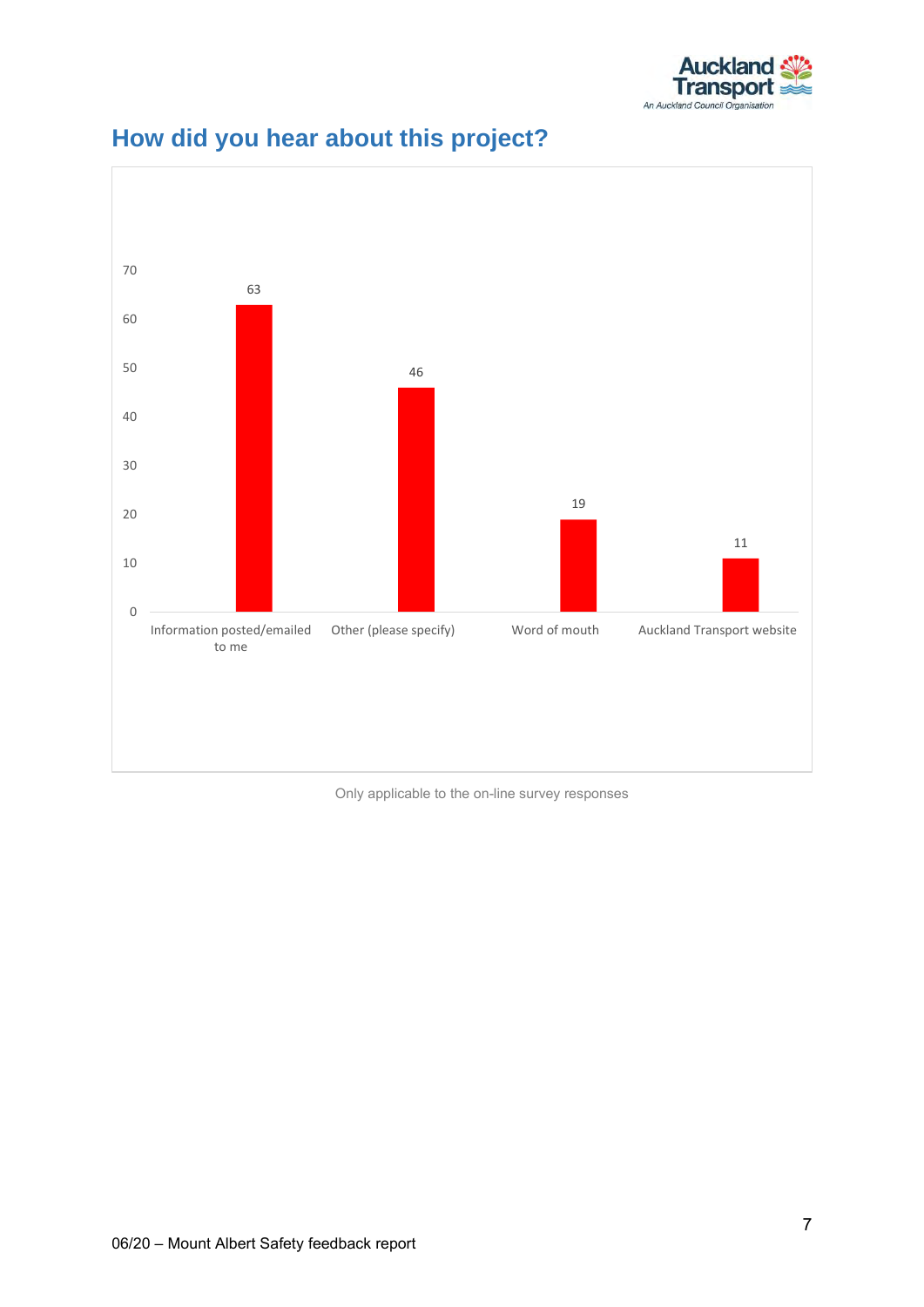

## <span id="page-9-0"></span>**What do you think of the Mount Albert Speed calming project?**

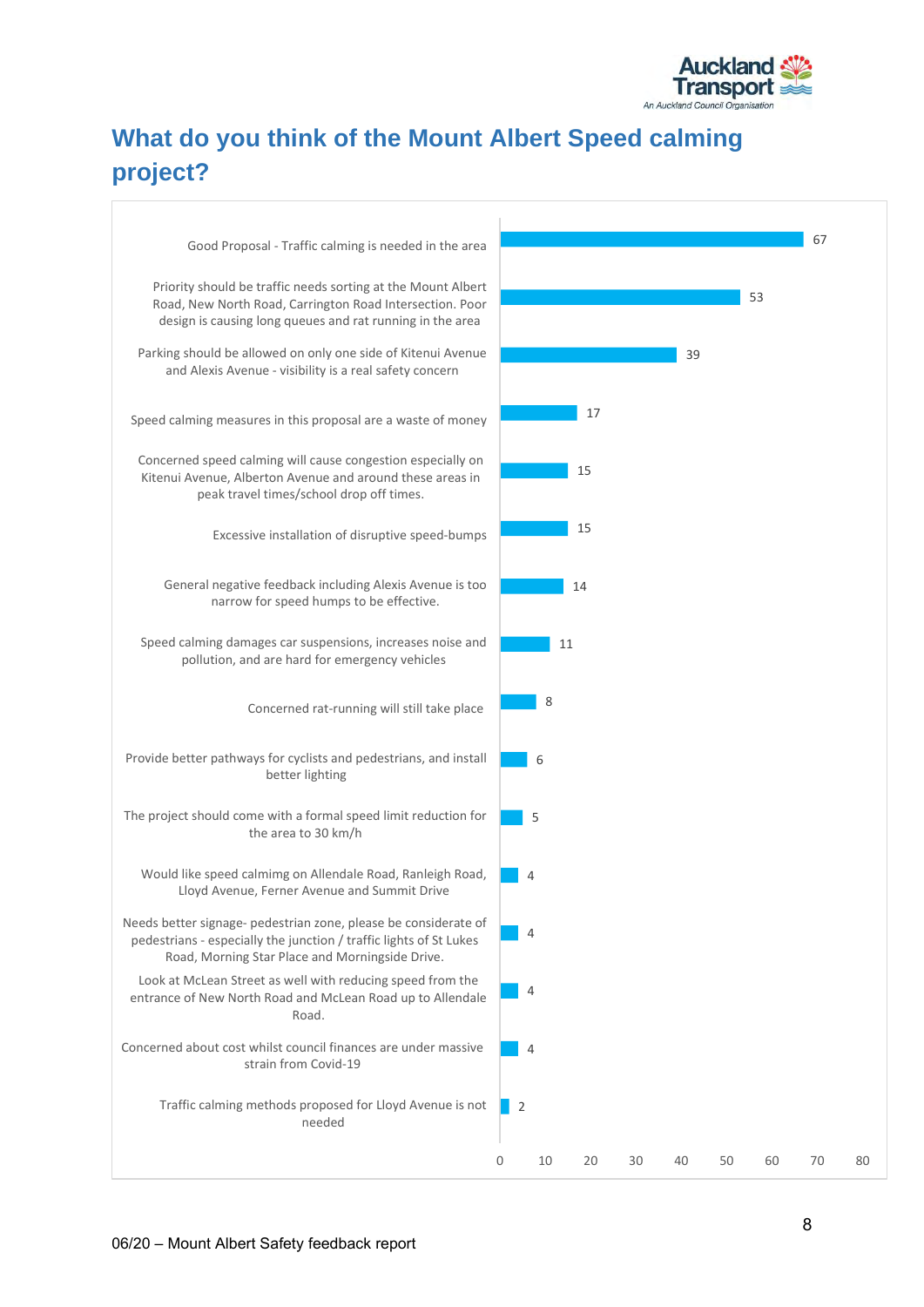

## <span id="page-10-0"></span>**Key Themes**

#### ➢ Good Proposal - Traffic calming is needed in the area (67 Submissions) **(38%)**

*"It is excellent. Fully support the changes marked on the proposal map."*

*"I fully support traffic calming in this area. There is far too much traffic, particularly given that thousands of children walk or bike to schools in the area. Through traffic needs to be markedly reduced and all traffic needs to be significantly slowed down (in fact the whole area should have a speed limit of 30km/h)."*

#### ➢ Priority should be traffic needs sorting at the Mt Albert Road, New North Road, Carrington Road intersection. Poor design is causing long queues and rat running in the area (53 Submissions) **(30%)**

*"All of the proposed measures - absolutely ALL of them - would not be required if you just fix the intersection of Mt Albert and New North Roads. Even if you do everything proposed it would still be easier to take side roads than sit through multiple phases of traffic lights, especially when you're on Mt Albert Road trying to get into New North Road in either direction."*

*"As a local I support these measures on local streets to keep kids safe however you wouldn't have people rat running if the intersection at Mt Albert/Carrington wasn't such a nightmare since your last great 'upgrade'."*

#### ➢ Parking should be allowed on only one side of Kitenui Avenue and Alexis Avenue visibility is a real safety concern (39 Submissions) **(22%)**

"*The whole area is heavily used for parking - especially during school hours. Any chance yellow lines / non-parking on one side of these streets could be expanded (as currently the case at the lower end of Kitenui) or at least expand the somewhat near all crossing to improve visibility (specifically on Kitenui at the crossing of Kitenui / Alexis in the Western side where it is shorter than on the other side of the road)"*

*"I've noticed the double parking on both side of Lloyd Ave and Alexis Ave has created dangerous situation when cars come from New North Rd. Both side double parking should be banned to give the drives clear vision and enough rooms to drive through."*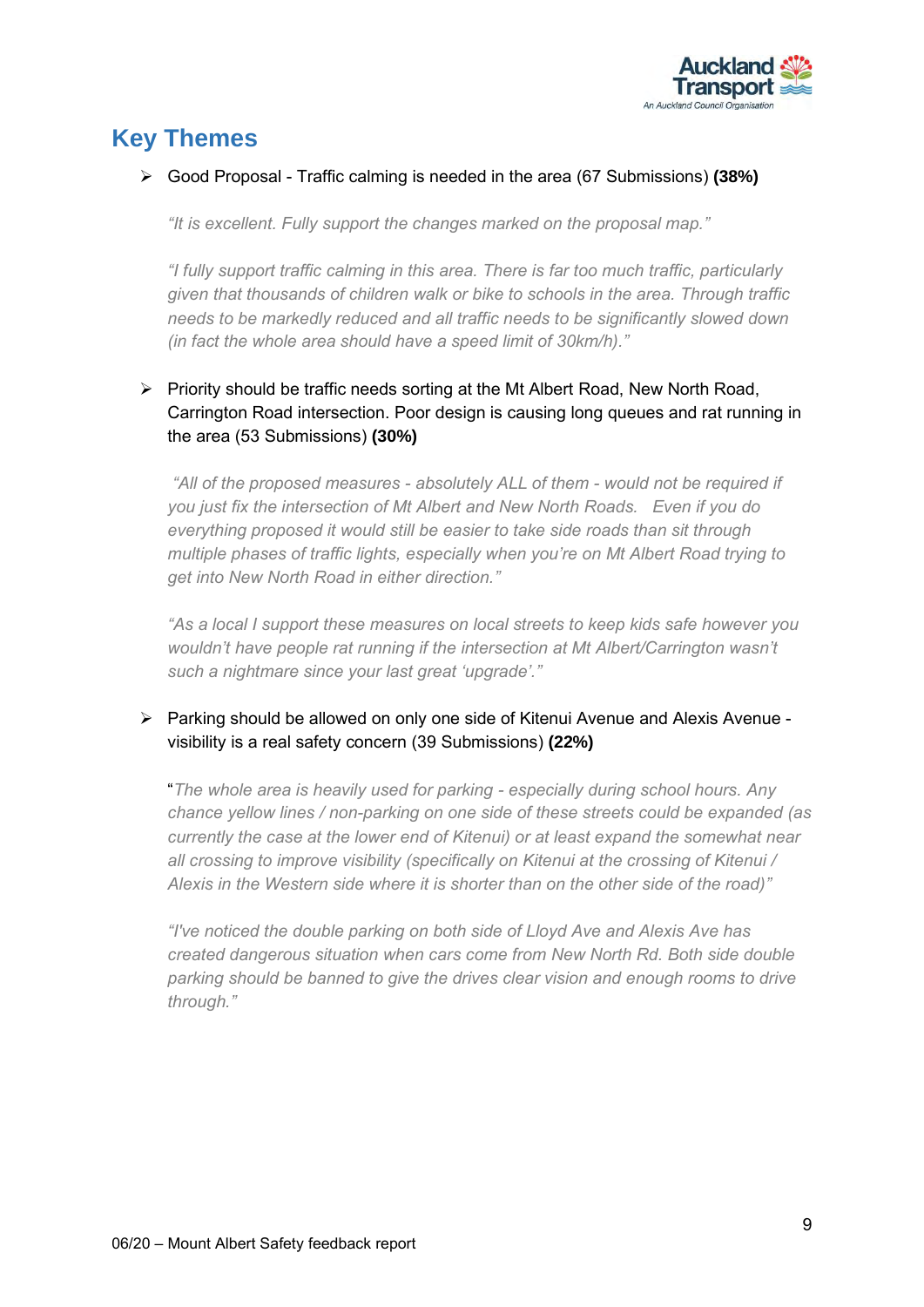

#### $\triangleright$  Speed calming measures in this proposal are a waste of money (17 Submissions) (9.6%)

*"It seems like a waste of money. The traffic coming through these streets are a direct result of the port upgrade at the mount albert shops. The upgrade changed the light phasing, which made traffic worse, backing up traffic in all directions. To get around this people used side streets; Alberton Ave, Lloyd Ave, Kitenui Ave. These are the streets you now want to put speed bumps in, to slow traffic down. Instead, fix the traffic issues at the Mount Albert shops."*

#### ➢ Concerned speed calming will cause congestion especially on Kitenui Avenue, Alberton Avenue, and around these areas in peak travel times/school drop off times. (15 Submissions) (8.5%)

*"With the proposed traffic calming measure, it will slow down the flow through residential roads without reducing the volume, thus endangering everyone as the roads become busy and probably congested with frustrated drivers."*

#### ➢ Excessive installation of disruptive speed-bumps (15 Submissions) (8.5%)

"*Kitenui and Alberton already have speed humps. There is no need for more!"*

#### ➢ General negative feedback including Alexis Avenue is too narrow for speed humps to be effective (14 Submissions) (8%)

*"I think that some the streets in question - specifically Alexis avenue are too narrow for speed humps to be effective."*

*"It's not calming. It makes the roads worse and people frustrated, so people do silly things. Educate people, not clog all the roads up."*

#### ➢ Speed calming damages car suspensions, increases noise and pollution, and are hard for emergency vehicles (11 Submissions)

"*I like the idea of slowing down the traffic but speed humps are far too noisy in a residential area. Please change to either speed tables or chicanes."*

*"Creates more traffic problems, damages car suspension without solving any problem."*

#### $\triangleright$  Concerned rat-running will still take place (8 Submissions)

"*In theory it is a good idea. In reality, however, rat-running will still take place especially on Kitenui and Alberton Ave."*

#### $\triangleright$  Provide better pathways for cyclists and pedestrians, and install better lighting (6) Submissions)

*"Cycling safety: There seems to have been no consideration of the impact on the safety of cyclists. The side tables on almost all of the speed bumps are on already narrow roads and create dangerous pinch points for cyclists. The existing speed bumps with side tables are already a problem and should be modified. Your plans have green strips, which may be cycle gaps on the sides, but the text accompanying the consultation says side tables."*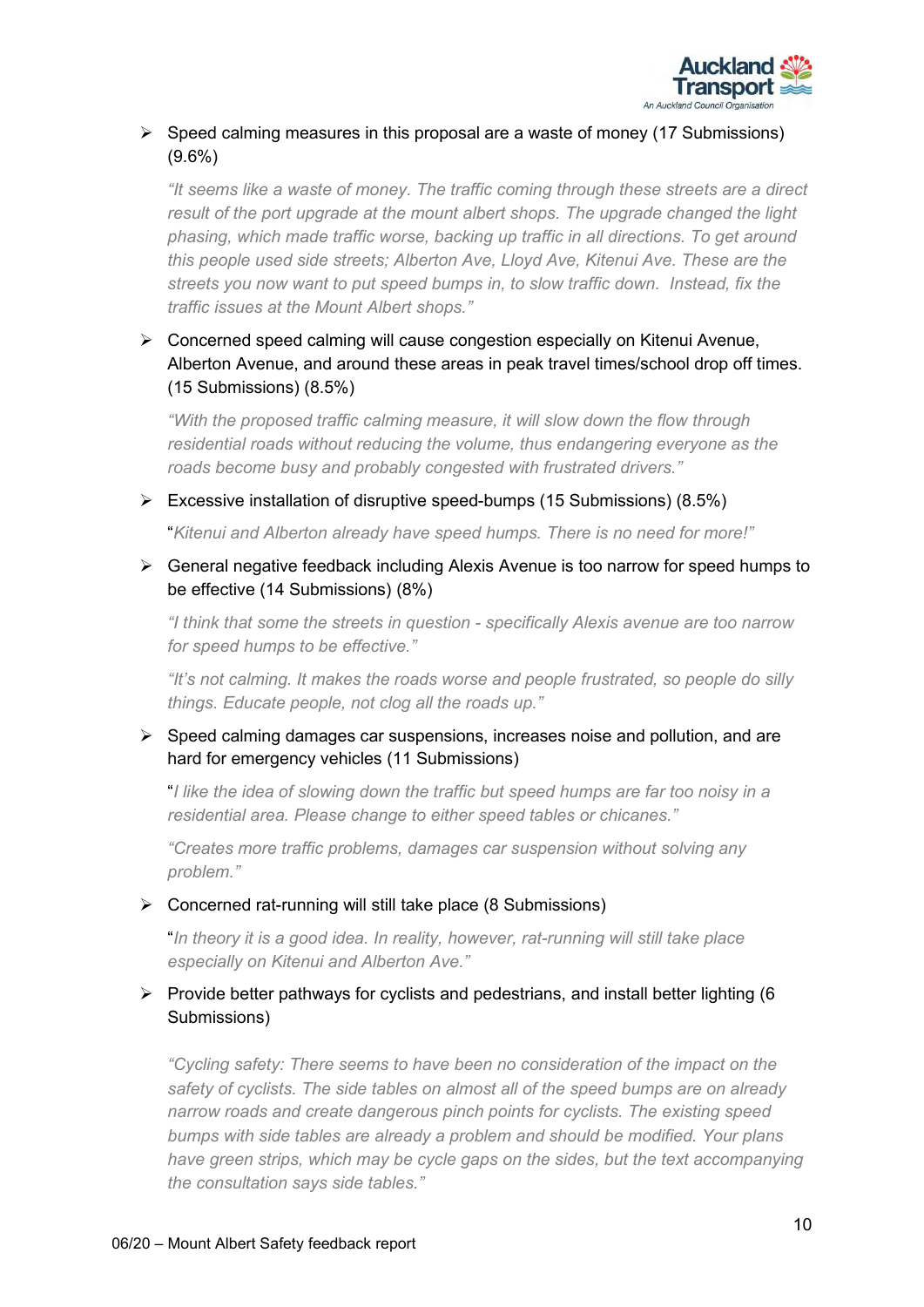

## <span id="page-12-0"></span>**Do you have any issues or concerns with any of the proposed speed calming improvements in the project?**

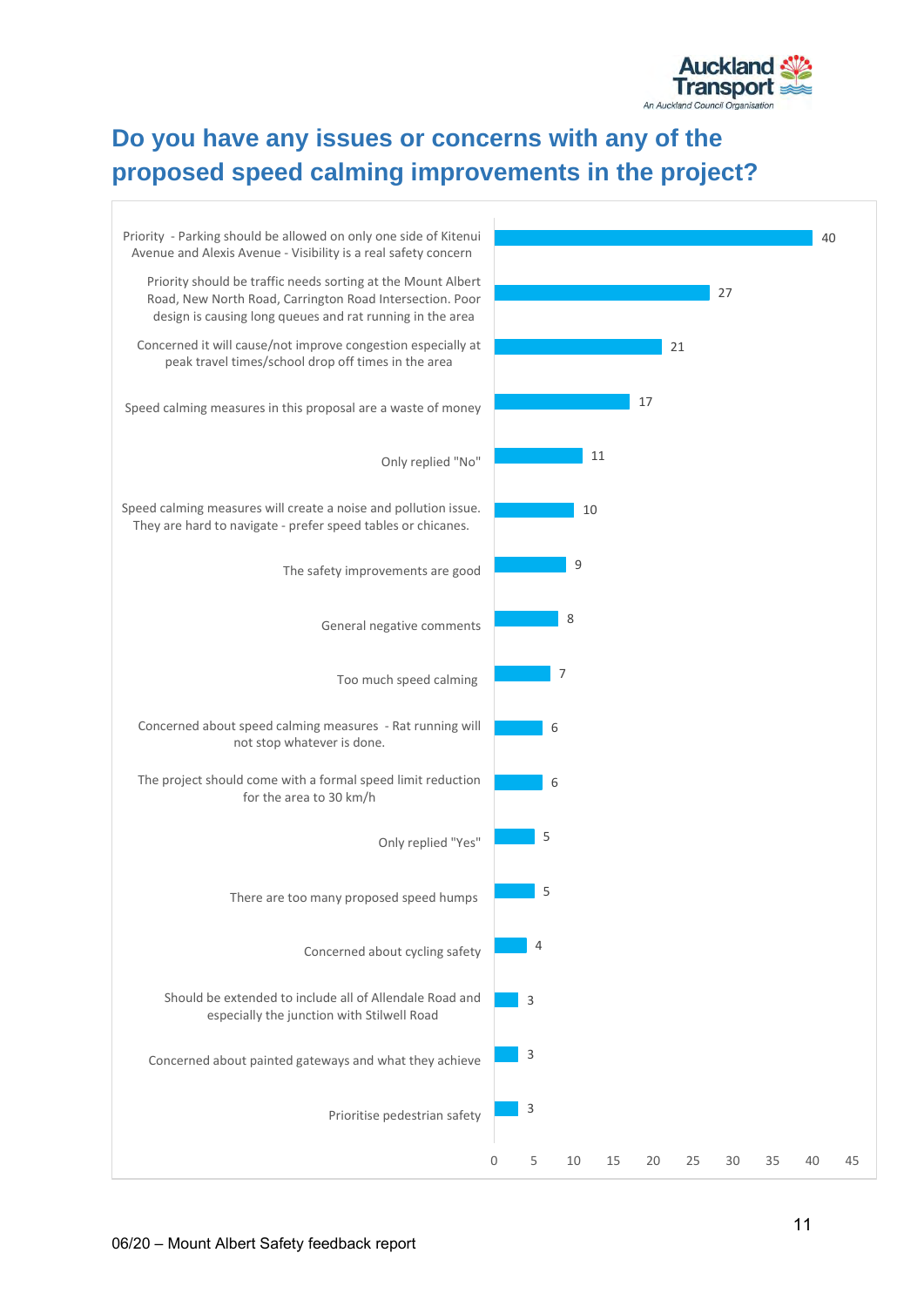

## <span id="page-13-0"></span>**Key Themes**

- ➢ Parking should be allowed on only one side of Kitenui Avenue and Alexis Avenue visibility is a real safety concern (40 submissions)
- ➢ Priority should be traffic needs sorting at the Mt Albert Road, New North Road, Carrington Road intersection. Poor design is causing long queues and rat running in the area (27 submissions)
- ➢ Concerned it will cause/not improve congestion especially at peak travel times/school drop off times in the area (21 submissions)
- $\triangleright$  Speed calming measures in this proposal are a waste of money (17 submissions)
- ➢ Only replied "No" (11 submissions)
- ➢ Speed calming measures proposed will create a noise and pollution issue. They are hard to navigate - prefer speed tables or chicanes (10 submissions)
- $\triangleright$  The safety improvements are good (9 submissions)
- $\triangleright$  General negative comments (8 submissions)
- ➢ Too much speed calming (7 submissions)
- ➢ Concerned about speed calming measures rat running will not stop whatever is done (6 submissions)
- $\triangleright$  The project should come with a formal speed limit reduction for the area to 30 km/h (6 submissions)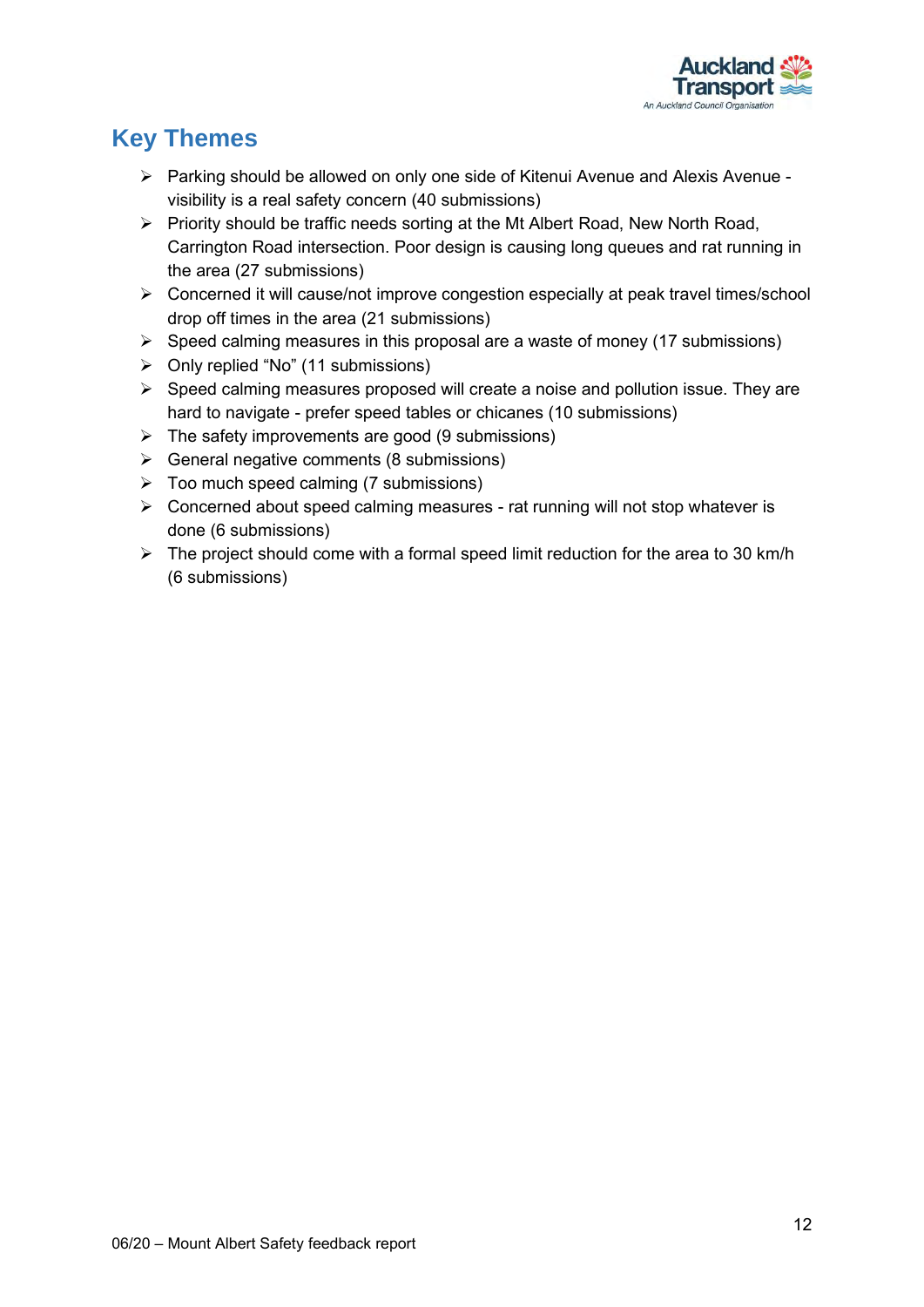

## **Other submissions**

### <span id="page-14-1"></span><span id="page-14-0"></span>**Bike Auckland**

Bike Auckland support the proposals to reduce speeds in the area via traffic calming devices.

## <span id="page-14-2"></span>**Mount Albert Grammar School**

**Feedback/Response from Mount Albert Grammar School**

| Person:       | Jo Williams                 |
|---------------|-----------------------------|
| Position:     | <b>Associate Principal</b>  |
| Organisation: | Mount Albert Grammar School |

### **What do you think of the Mount Albert Traffic Calming project?**

#### **Positive:**

That Auckland Transport (AT), with this project, are acknowledging that there are issues and concerns regarding traffic in this area.

#### **Concern:**

That the proposed additions/changes seem very lightweight and inadequate given the traffic issues faced daily on Alberton Avenue between about 3.00pm and 3.30pm.

#### **CHALLENGES:**

There are 3 schools within 500m of each other

| <b>MAGS</b>           | = 3100+ students & 400 staff/visitors on site daily |
|-----------------------|-----------------------------------------------------|
| WED in particular     | = sports fixtures with increased traffic            |
| <b>MARIST Primary</b> | $=$ 300 students approx                             |
| <b>MARIST College</b> | $= 750$ students approx                             |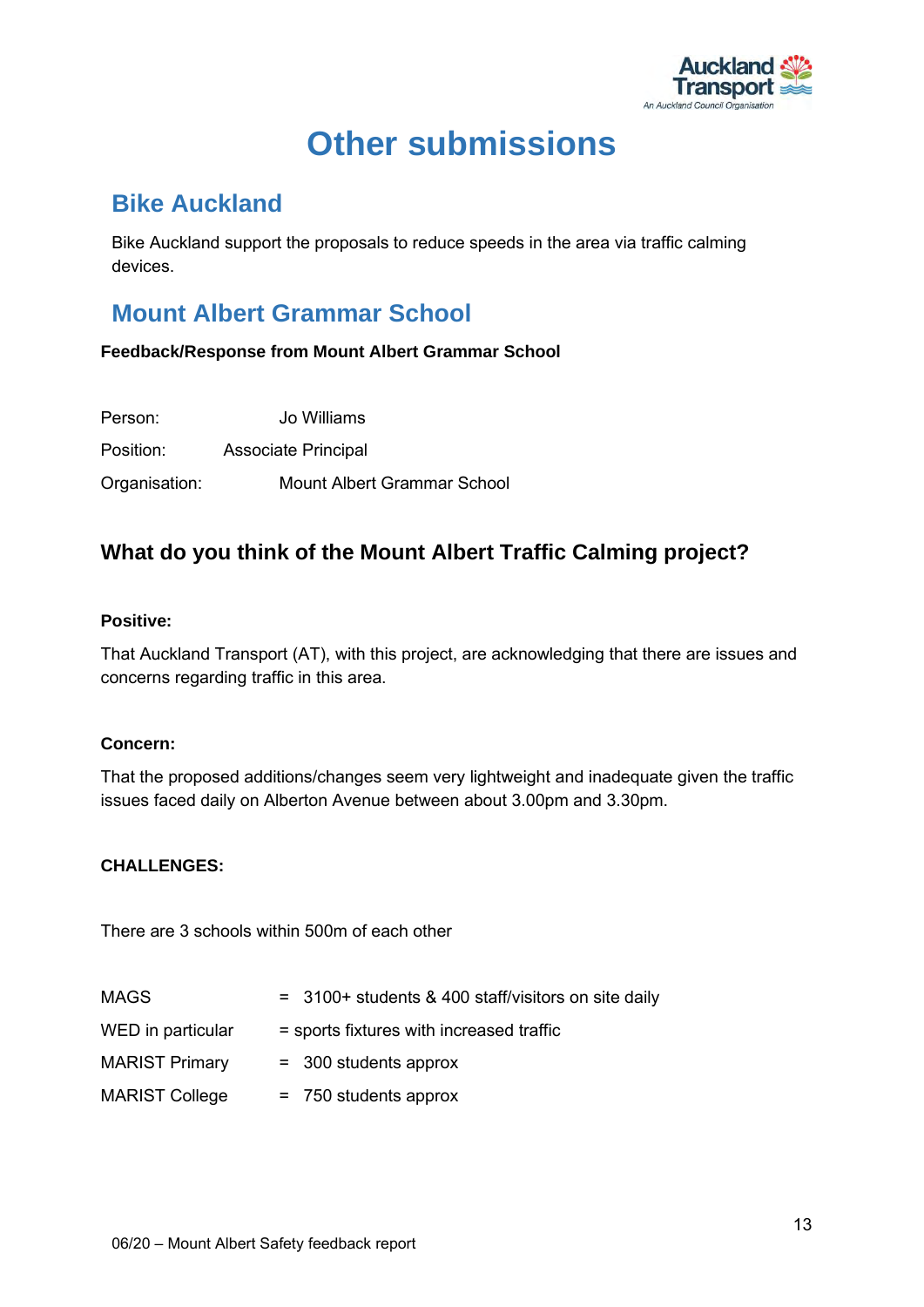

The time period for extreme congestion may appear relatively short but the associated issues re coinciding increases of vehicle & pedestrian traffic volumes across this time period creates chaos.

End of School Day Range: say 3.00pm-3.30pm

The start of any school day is far less problematic given that students arrive in a flow comparable to a steady stream.

The end of the day is more comparable to a flood – with all students leaving within a relatively brief time period and school buses arriving within this same given time period. Plus, the sheer volume of traffic is further compounded by parents who feel the need to collect their children from school(s).

And, added to this is the traffic created by drivers who use Alberton Avenue as a thoroughfare to gain more direct and less obstructed access Mount Albert Road.

Chicane/Speed Bump - on Alberton Avenue approx. 10 metres above Alexis Avenue – also impedes flow of traffic. During this time traffic travelling down the road attempting to turn in to Alexis frequently blocks the flow of vehicles further compounding driver frustration and compromising driver visibility.

### **Do you have any issues or concerns with the proposed speed calming improvements in the project?**

Yes.

They are simply inadequate for the volume of vehicular traffic and the volume of pedestrian traffic EVERY weekday approx. 3.00pm – 3.30pm

There should be more direct consultation and communication with the school

#### **1) Bus Stops:**

There are bus stops on both sides of the road at the MAGS entrance 3 opposite & a bus bay below.

The proposed changes to the MAGS crossing only seem to compound the issue of traffic flow. The narrowing and raising of the crossing profile will only increase issues re large vehicles that will impede oncoming traffic, which will in turn further compound issues with turning traffic.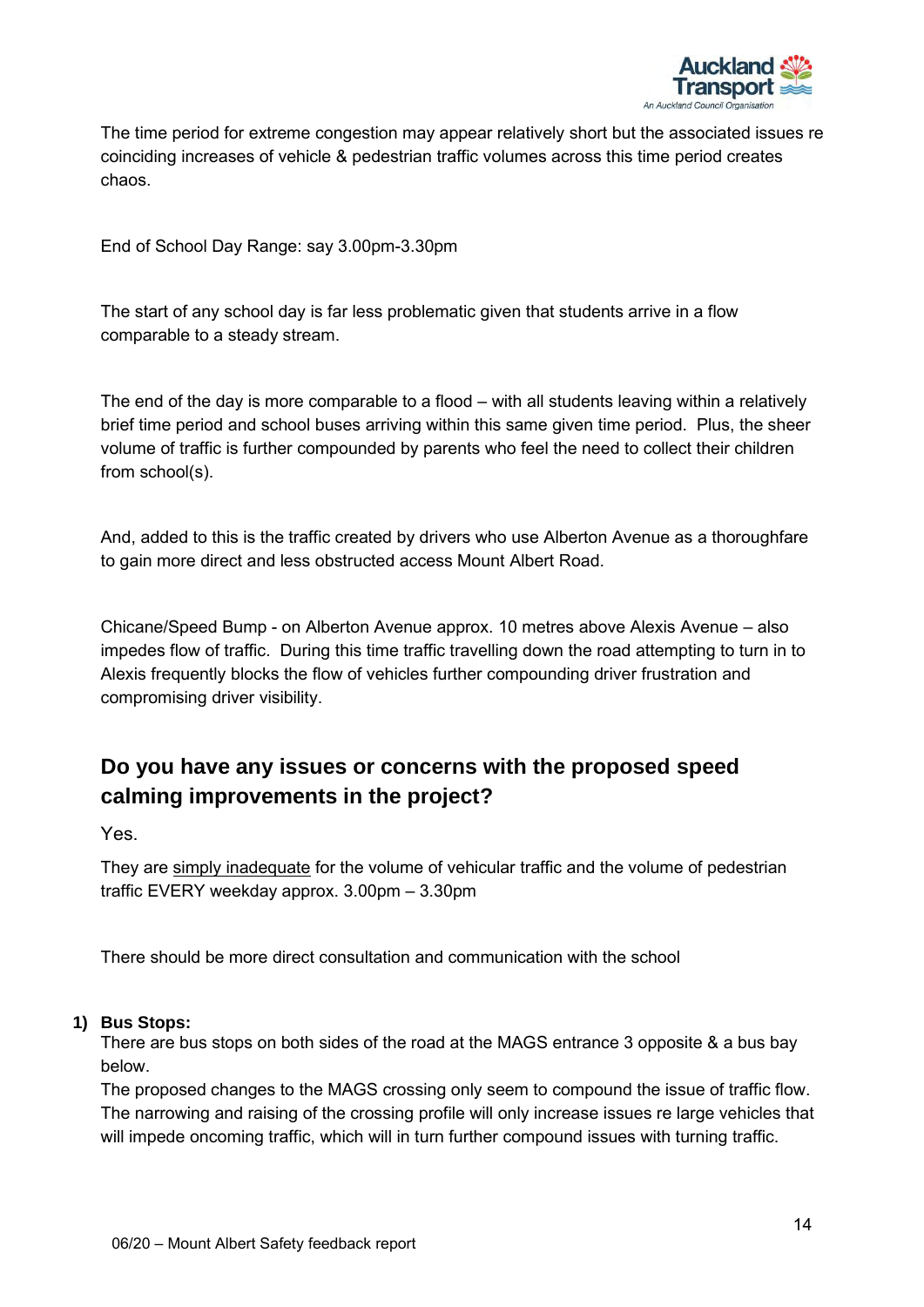

The bus stops opposite the school are poorly marked, drivers park in the AM and this too contributes to traffic flow issues (another submission to AT = case number CAS-151039-Y9T0X3)

#### **2) Visibility:**

The bus stops obscure visibility re the ped crossing when there are buses, which is of course when students are both leaving school and boarding buses.

#### **3) The MAGS entrance:**

This is a managed road with an electronic gate that closes from approx. 3.08pm-3.22pm (with signage indicating 3.05-3.25). this is the only access to the Mt Albert Aquatic Centre.

Pool traffic & parking demands for post primary school lessons add to the traffic volume.

#### **4) Alexis Avenue = the side road above the MAGS pedestrian crossing:**

This is a narrow road with parking on one side only and a broken yellow line on the other. This is effectively only wide enough for one-way traffic - yet there is traffic from both directions. During school dismissal causes the traffic to bank up Alberton if turning left coming down Alberton OR creates a blockage across the MAGS pedestrian crossing if coming up Alberton & turning right.

Students are also attempting to cross the end of this road to travel up Alberton Avenue and are either impeding traffic or dodging it – either way impeding flow - and adding risk.

#### **5) Drivers:**

The observed broad range driving ability and decision making of the general public is a daily variable, and this together with the inconsistencies contributed by students on Restricted Licenses is a daily challenge.

MAGS Staff are required to try to manage the crossing directly outside the school; to try to manage drivers who want to park in the poorly marked Bus Stops to try to manage drivers who want to park on areas marked with broken yellow lines etc, etc.

#### SUGGESTIONS/POSSIBILITIES**:**

- School Zone speed restrictions proposed
- Alexis Ave should be NO Parking either side or ONE WAY to prevent the traffic bottlenecking
- Signage needs serious improvement
- More radical traffic diversion across during the end of school day
- Traffic blocked at MARIST Crossing and MAGS pedestrian crossing between 3.00pm & 3.30pm and diverted to Taylors Road & Alexis Ave to pause traffic thoroughfare during high pedestrian demand.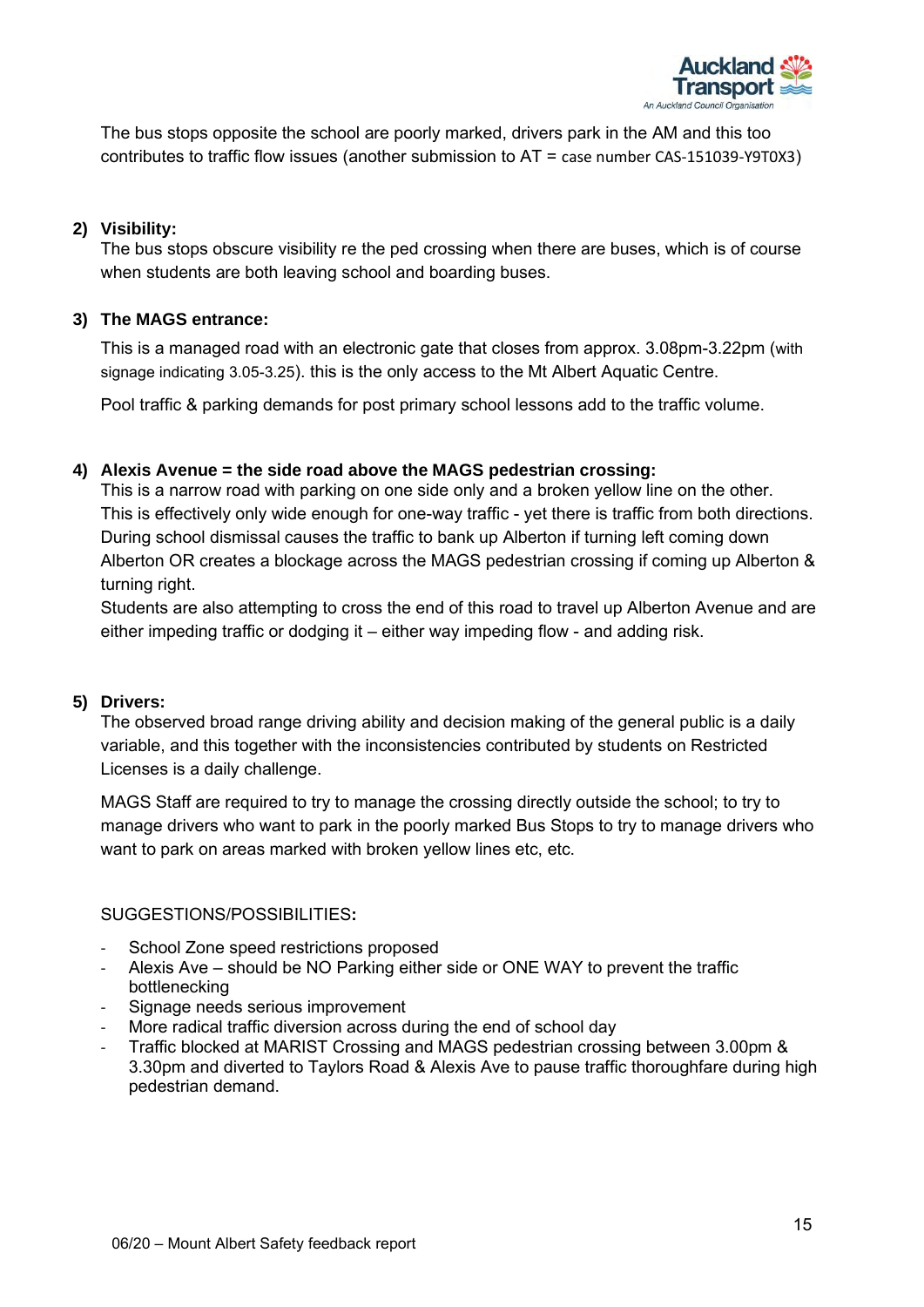

## **Design suggestions in feedback and AT responses**

Submitters suggested a wide range of changes to the proposal. We have collated and responded to all design suggestions identified in the feedback, organised by the following:

<span id="page-17-0"></span>

| Design suggestion in feedback                                                                                                                                                                                                                                                                                                                                                                | <b>AT response</b>                                                                                                                                                                                                                                                                                      |
|----------------------------------------------------------------------------------------------------------------------------------------------------------------------------------------------------------------------------------------------------------------------------------------------------------------------------------------------------------------------------------------------|---------------------------------------------------------------------------------------------------------------------------------------------------------------------------------------------------------------------------------------------------------------------------------------------------------|
| <b>Intersection</b>                                                                                                                                                                                                                                                                                                                                                                          |                                                                                                                                                                                                                                                                                                         |
| All of the proposed measures - absolutely ALL of them - would not be required if you just fix the intersection<br>of Mt Albert and New North Roads. Even if you do everything proposed it would still be easier to take side<br>roads than sit through multiple phases of traffic lights, especially when you're on Mt Albert Road trying to get<br>into New North Road in either direction. | This proposal is part of a wider Residential Speed<br>Management Programme across the Auckland region,<br>aimed at reducing speeds and therefore improving the<br>safety of all road users.                                                                                                             |
|                                                                                                                                                                                                                                                                                                                                                                                              | Provision of speed calming devices in this area will<br>reduce speeds by lowering the speed environment. A<br>lower speed environment will make it safer for<br>pedestrians and cyclists, especially considering the<br>schools in the area.                                                            |
| Fix the light phasing (Carrington Rd onto Mt Albert Rd to reduce long ques in Carrington Rd). This will<br>reduce the Rat running.                                                                                                                                                                                                                                                           | The signalised intersection has been optimised for all<br>road users including pedestrians, cyclists and buses.<br>Further, changes to this intersection will not guarantee<br>that 'rat-runs' and its accompanying high-speeds will not<br>occur in this residential part of Mount Albert.             |
|                                                                                                                                                                                                                                                                                                                                                                                              | The main aim of this proposal is to reduce speeds.<br>Provision of speed calming devices in this area will<br>reduce rat-running by lowering the speed environment. A<br>lower speed environment will make it safer for<br>pedestrians and cyclists, especially considering the<br>schools in the area. |
| <b>Parking</b>                                                                                                                                                                                                                                                                                                                                                                               |                                                                                                                                                                                                                                                                                                         |
| The whole area is heavily used for parking - especially during school hours. Any chance yellow lines / non-<br>parking on one side of these streets could be expanded (as currently the case at the lower end of Kitenui) or                                                                                                                                                                 | Agreed, the area is heavily parked, however, cars parked<br>on both sides of the road channelise traffic flow and<br>contribute to the lower speed environment, which is the<br>main aim of this project.                                                                                               |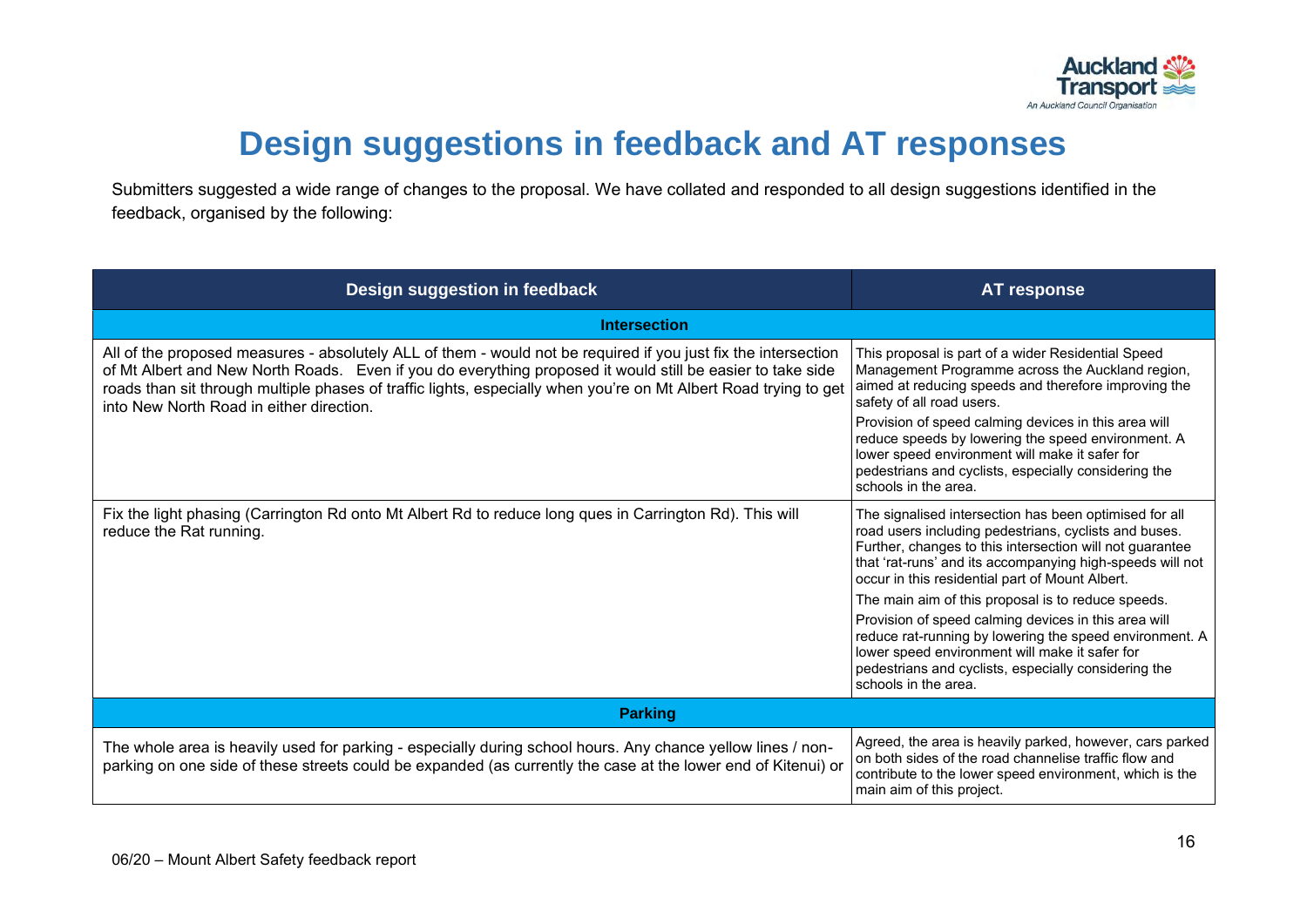

| Design suggestion in feedback                                                                                                                                                                                                                                 | <b>AT response</b>                                                                                                                                                                                                                                                                                                                                                                                                                                                                                                                                                                                                                                                                                                                                     |  |
|---------------------------------------------------------------------------------------------------------------------------------------------------------------------------------------------------------------------------------------------------------------|--------------------------------------------------------------------------------------------------------------------------------------------------------------------------------------------------------------------------------------------------------------------------------------------------------------------------------------------------------------------------------------------------------------------------------------------------------------------------------------------------------------------------------------------------------------------------------------------------------------------------------------------------------------------------------------------------------------------------------------------------------|--|
| at least expand the somewhat near all crossing to improve visibility (specifically on Kitenui at the crossing of<br>Kitenui / Alexis in the Western side where it is shorter than on the other side of the road).                                             |                                                                                                                                                                                                                                                                                                                                                                                                                                                                                                                                                                                                                                                                                                                                                        |  |
| I've noticed the double parking on both side of Lloyd Ave and Alexis Ave has created dangerous situation<br>when cars come from New North Rd. Both side double parking should be banned to give the drives clear<br>vision and enough rooms to drive through. | The speed humps and lower speeds will improve safety.<br>Some parts of Lloyd and Alexis Avenue already have on-<br>street parking restrictions. Additional restrictions have<br>been considered, but this will not stop motorists double<br>parking.                                                                                                                                                                                                                                                                                                                                                                                                                                                                                                   |  |
| With cars parked all along Kitenui/Alexis/Willis turning out of these roads is dangerous during school hours.<br>Is there any chance we could have residents / permit parking in a radius around schools?                                                     | Agreed, the area is heavily parked, however, cars parked<br>on both sides of the road channelise traffic flow and<br>contribute to the lower speed environment, which is the<br>main aim of this project. Parking permits should be<br>brought up with the Local Board.                                                                                                                                                                                                                                                                                                                                                                                                                                                                                |  |
| <b>Congestion Concerns</b>                                                                                                                                                                                                                                    |                                                                                                                                                                                                                                                                                                                                                                                                                                                                                                                                                                                                                                                                                                                                                        |  |
| With the proposed traffic calming measure, it will slow down the flow through residential roads without<br>reducing the volume, thus endangering everyone as the roads become busy and probably congested with<br>frustrated drivers.                         | Speed calming devices will reduce rat-runs as it lowers<br>the speed environment of a street or an area; it defeats<br>the purpose of a faster shortcut which rat-runners seek.<br>While there will still be traffic demand in the area, the<br>volume will be much lower and the lower speed<br>environment will make it safer for pedestrians and<br>cyclists, especially when there are schools in the area.                                                                                                                                                                                                                                                                                                                                        |  |
| <b>Speed calming concerns</b>                                                                                                                                                                                                                                 |                                                                                                                                                                                                                                                                                                                                                                                                                                                                                                                                                                                                                                                                                                                                                        |  |
| Kitenui and Alberton already have speed humps. There is no need for more!                                                                                                                                                                                     | Provision of the additional two speed humps on Kitenui<br>Avenue will result in lower speed environment for the<br>intersections of Lloyd Avenue and Alexis Avenue with<br>Kitenui Avenue. These speed humps are located on both<br>southern approaches as most of the traffic volume on<br>Kitenui Avenue are vehicles travelling northwards in the<br>morning peak hours, by-passing the Mount Albert Road /<br>New North Road intersection. To reduce the speed<br>environment to around 30kph, speed humps are required<br>every 120-150m as proposed in the design.<br>Only a raised pedestrian crossing will be installed on<br>Alberton Avenue, along with the gateway road markings.<br>Upgrading the existing pedestrian crossing to a raised |  |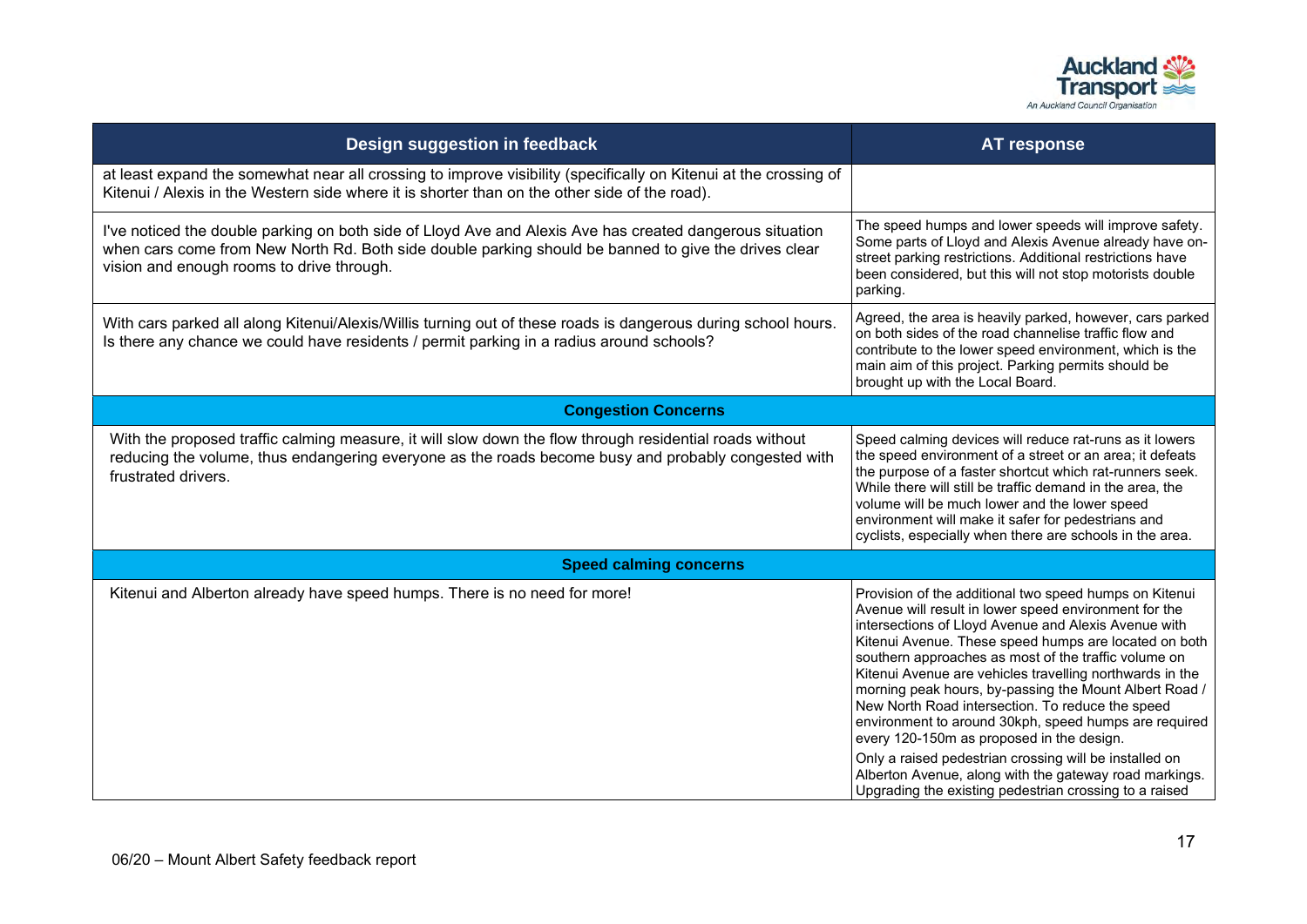

| Design suggestion in feedback                                                                                                                             | <b>AT response</b>                                                                                                                                                                                                                                                                                                                                |
|-----------------------------------------------------------------------------------------------------------------------------------------------------------|---------------------------------------------------------------------------------------------------------------------------------------------------------------------------------------------------------------------------------------------------------------------------------------------------------------------------------------------------|
|                                                                                                                                                           | pedestrian crossing and the reduction of road width will<br>create a safer crossing environment as it will lower the<br>speed on the road, which will be beneficial for the<br>students especially during morning and afternoon peak<br>hours.                                                                                                    |
| I think that some the streets in question - specifically Alexis avenue are too narrow for speed humps to be<br>effective.                                 | Where Alexis Ave is narrow, speed humps with one<br>planted side island will be used. This will create a one-<br>way speed calming device which lowers the speed<br>environment, making it safer for all road users at<br>congested times.                                                                                                        |
| I like the idea of slowing down the traffic but speed humps are far too noisy in a residential area. Please<br>change to either speed tables or chicanes. | Speed tables, in general, will make vehicles produce<br>more external noise compared to speed humps, due to<br>the sharper angle of entry and profile of the device. The<br>larger the vehicle the more noise it will likely produce. As<br>this is a residential area, we expect most traffic to be<br>lighter cars as opposed to larger trucks. |
|                                                                                                                                                           | Using chicanes as a speed calming device will result in<br>the least noise produced, however, it will require a larger<br>on-street parking loss for the area and would generally<br>cost more to install compared to speed humps.                                                                                                                |
|                                                                                                                                                           | Sinusoidal speed humps are designed to lead vehicle<br>over the hump in a smooth motion. Speedhumps are the<br>most cost-effective speed calming device option for this<br>area, providing less noise compared to speed tables, and<br>requiring less on-street parking loss compared to<br>chicanes.                                             |
| Creates more traffic problems, damages car suspension without solving any problem.                                                                        | The speed humps are designed to be as smooth as<br>much as possible if entered at the appropriate speed.                                                                                                                                                                                                                                          |
|                                                                                                                                                           | The proposed speed humps will have a sinusoidal-<br>shaped hump, which has a gradual change of gradient<br>and is designed to lead the vehicles to the hump in a<br>smoother motion. If entered at the appropriate speed,<br>there should be no adverse effect on the vehicle's<br>suspension.                                                    |
|                                                                                                                                                           | By forcing vehicles to a slower speed, through signage<br>and visual impressions, the overall speed environment of                                                                                                                                                                                                                                |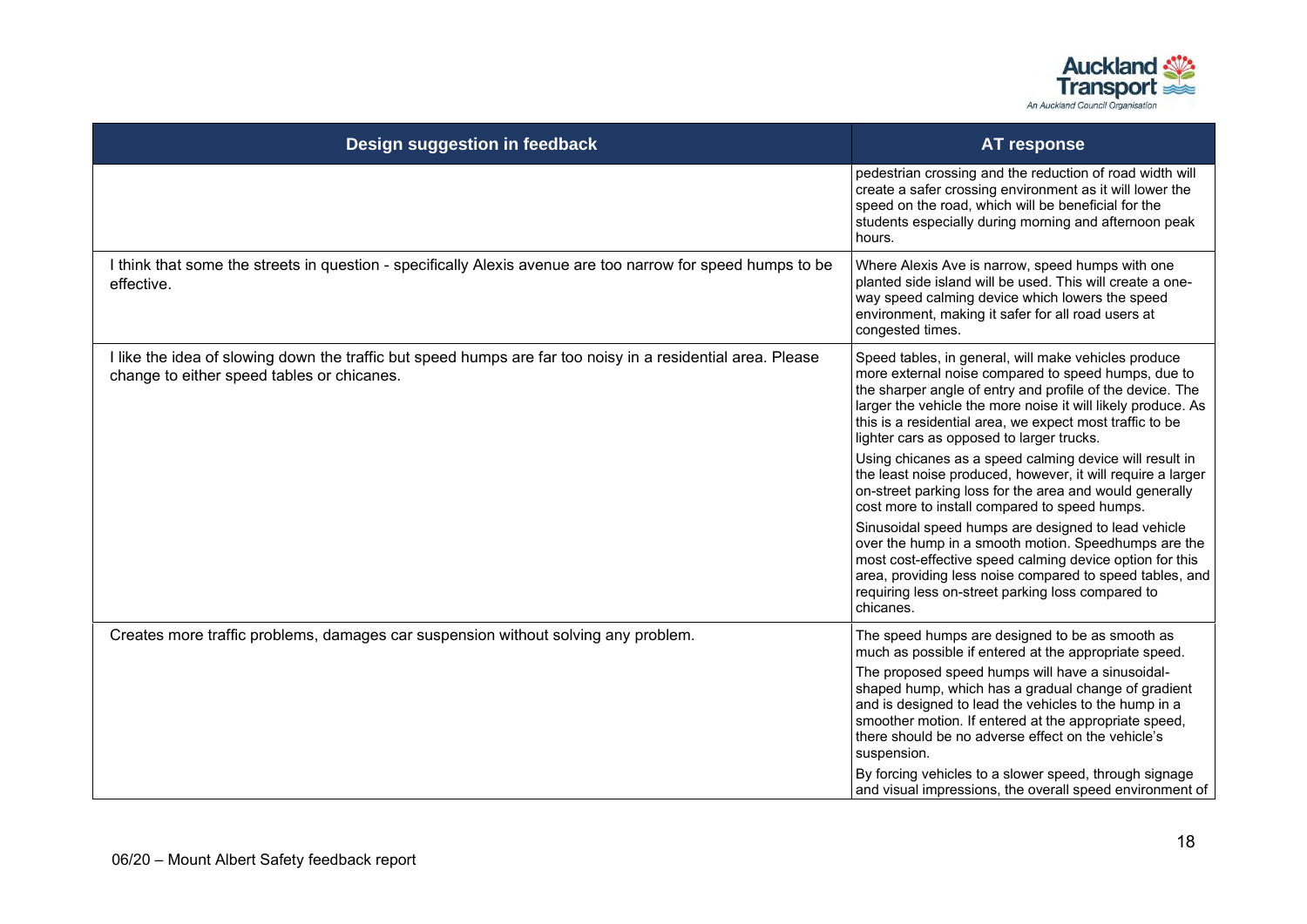

| Design suggestion in feedback                                                                                                                                                                                                                                                                                                                                                                                                                                        | <b>AT response</b>                                                                                                                                                                                                                                                                                                                                                                                                                                                                                                                                                                                                                                                                                                                                                                                                                   |
|----------------------------------------------------------------------------------------------------------------------------------------------------------------------------------------------------------------------------------------------------------------------------------------------------------------------------------------------------------------------------------------------------------------------------------------------------------------------|--------------------------------------------------------------------------------------------------------------------------------------------------------------------------------------------------------------------------------------------------------------------------------------------------------------------------------------------------------------------------------------------------------------------------------------------------------------------------------------------------------------------------------------------------------------------------------------------------------------------------------------------------------------------------------------------------------------------------------------------------------------------------------------------------------------------------------------|
|                                                                                                                                                                                                                                                                                                                                                                                                                                                                      | the area will be lowered, leading to fewer rat-runs and<br>makes it safer for pedestrians and cyclists, and reducing<br>speed-related incidents.                                                                                                                                                                                                                                                                                                                                                                                                                                                                                                                                                                                                                                                                                     |
| Have you consulted with emergency services about these proposed restrictions?                                                                                                                                                                                                                                                                                                                                                                                        | Proposed upgrade works will not have any substantial<br>impact on emergency services - there will be access to<br>all properties within the study area.                                                                                                                                                                                                                                                                                                                                                                                                                                                                                                                                                                                                                                                                              |
| In theory it is a good idea. In reality, however, rat-running will still take place especially on Kitenui and<br>Alberton Ave.                                                                                                                                                                                                                                                                                                                                       | The installation of speed calming devices in this area will<br>lead to reduced traffic volume of rat-runs, due to the<br>lower speed environment it creates. While these speed<br>calming devices will not completely eliminate rat-runs, it<br>will still reduce the numbers significantly while lowering<br>the speed environment, making it safer for pedestrians<br>and cyclists, and reducing chances of speed-related<br>incidents.                                                                                                                                                                                                                                                                                                                                                                                            |
| The excessive installation of speed-bumps seems unnecessary and are rather disruptive. Has Auckland<br>Transport ever considered the use of rumble strips as an alternative?                                                                                                                                                                                                                                                                                         | Rumble strips are audio tactile profiled markings, which<br>generates a rumbling sensation which will be felt and<br>heard by drivers. They are often used on highways to<br>alert drivers and prevent them from running off the road<br>or straying across the centreline. Rumble strips will not<br>be effective in low-speed residential environments, are<br>too noisy in residential areas and would not qualify as a<br>speed calming device. Speed calming devices need to<br>create visual impressions that are usually applied in the<br>form of horizontal and vertical deflections, which rumble<br>strips lack.<br>Additionally, usage of rumble strips as a speed calming<br>device on urban roads could confuse motorists as it is<br>often associated with staying in a lane on highways,<br>instead of slowing down. |
| <b>Cycling concerns</b>                                                                                                                                                                                                                                                                                                                                                                                                                                              |                                                                                                                                                                                                                                                                                                                                                                                                                                                                                                                                                                                                                                                                                                                                                                                                                                      |
| Cycling safety: There seems to have been no consideration of the impact on the safety of cyclists. The side<br>tables on almost all of the speed bumps are on already narrow roads and create dangerous pinch points<br>for cyclists. The existing speed bumps with side tables are already a problem and should be modified. Your<br>plans have green strips, which may be cycle gaps on the sides, but the text accompanying the consultation<br>says side tables. | All of the speed humps in the area will have either one or<br>two planted side islands installed. These side islands will<br>have a maximum offset from the existing kerb of 1.4m,<br>which is less than a width of a parked car. This will<br>create an environment that is safer for cyclists if cyclists                                                                                                                                                                                                                                                                                                                                                                                                                                                                                                                          |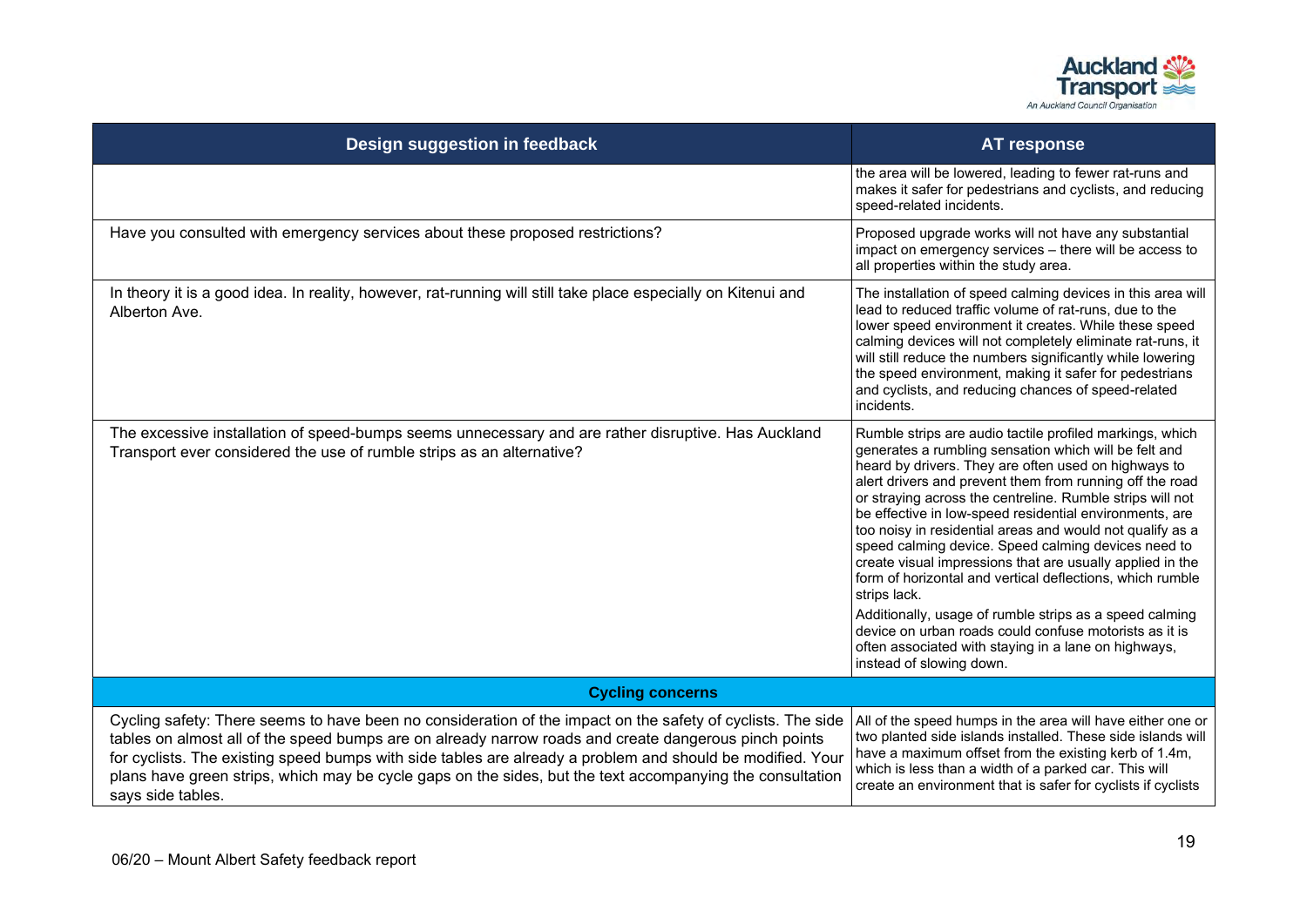

| Design suggestion in feedback                                                                                                                                                                                                                                                                                                                                                                                                      | <b>AT response</b>                                                                                                                                                                                                                                                                                                                                                                                                                                                                                                                                                                                                                     |
|------------------------------------------------------------------------------------------------------------------------------------------------------------------------------------------------------------------------------------------------------------------------------------------------------------------------------------------------------------------------------------------------------------------------------------|----------------------------------------------------------------------------------------------------------------------------------------------------------------------------------------------------------------------------------------------------------------------------------------------------------------------------------------------------------------------------------------------------------------------------------------------------------------------------------------------------------------------------------------------------------------------------------------------------------------------------------------|
|                                                                                                                                                                                                                                                                                                                                                                                                                                    | consistently cycle offline of parked cars and do not<br>weave in and out of parked cars.                                                                                                                                                                                                                                                                                                                                                                                                                                                                                                                                               |
|                                                                                                                                                                                                                                                                                                                                                                                                                                    | The green strips on the plans indicate the planting area<br>on each of the side islands.                                                                                                                                                                                                                                                                                                                                                                                                                                                                                                                                               |
| <b>Public Transport</b>                                                                                                                                                                                                                                                                                                                                                                                                            |                                                                                                                                                                                                                                                                                                                                                                                                                                                                                                                                                                                                                                        |
| I fail to understand the reason for the proposed traffic calming project! In my opinion it is a waste of money.<br>The problem in the affected area is the school morning drop off, afternoon pickup traffic and students<br>parking. The proposal will make this only worse. Efforts need to be made in improving public transport for<br>students and discouraging students to come to school by car and manage student parking. | The speed calming devices will benefit all road users<br>including the students in the school areas as it creates a<br>lower speed environment and makes it safer to cross the<br>road.<br>The proposed speed calming devices will improve<br>access for pedestrians and cyclists to the nearby train<br>station and bus stops. Therefore, public transport will<br>become a more desired and safer transport option. This<br>will make a safer environment for all road users.<br>Additionally, the speed calming devices will reduce rat-<br>runs in the area, reducing the volume of cars coming in,<br>leading to less congestion. |